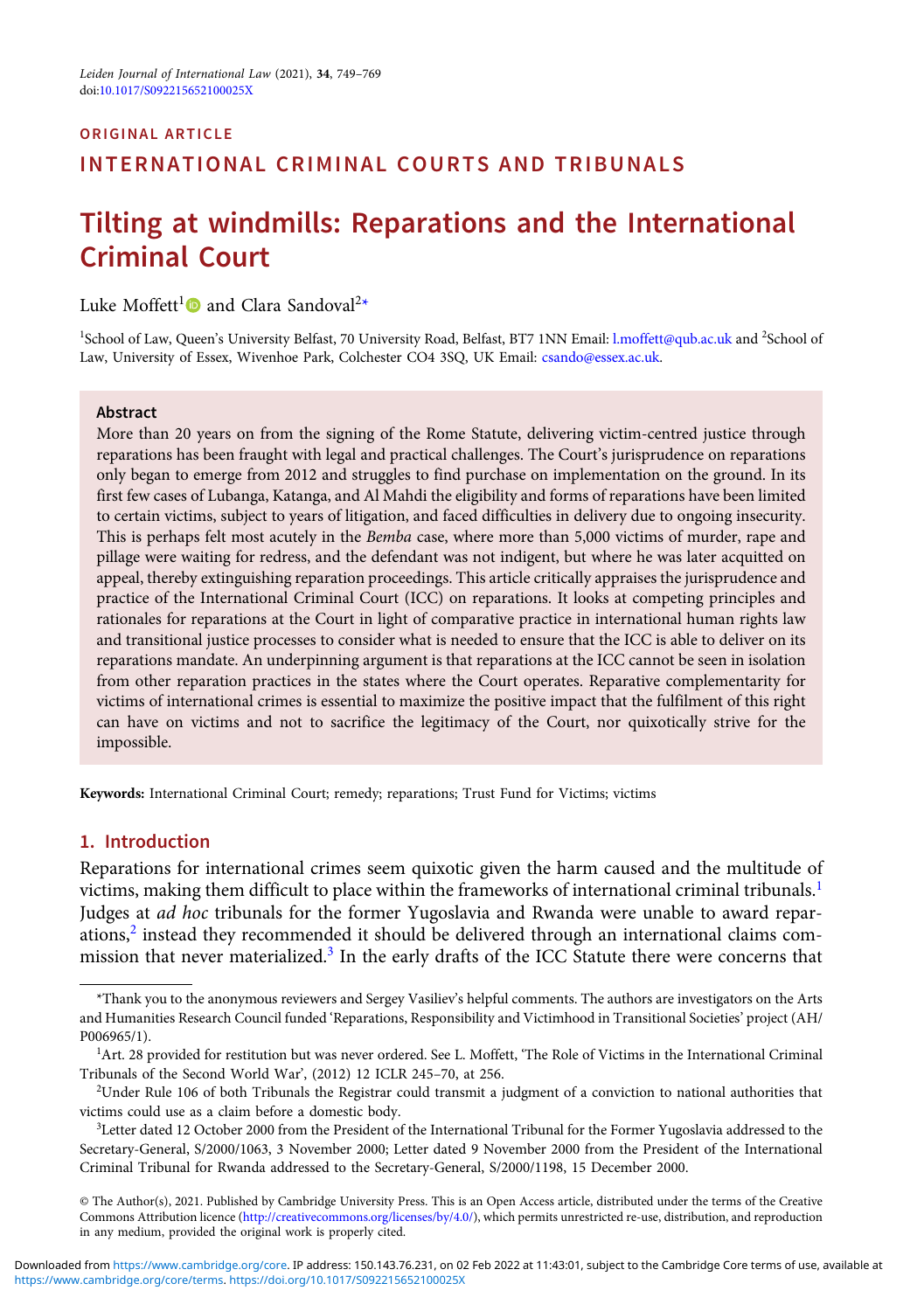including reparations would be too complex due to the scale of victimization.<sup>4</sup> States were also reluctant to include state responsibility within the statute, as it could detract from individual criminal responsibility.<sup>5</sup> Instead delegates recognized that victims of international crimes have a right to reparation against the convicted person, but acknowledged that this cannot be 'interpreted as prejudicing the rights of victims under national or international law'. <sup>6</sup> However, this has caused down-river consequences at the ICC, where reparations can only be ordered against convicted persons, most of whom are indigent.

This article contributes to the literature on how to improve the work of the ICC on reparations, $\bar{z}$  reflecting on the past, present, and future role of reparations within the Court bearing in mind the comparative practice, and adopting a more holistic approach to reparations that builds on the concept of reparative complementarity. To this end, the article begins by outlining the evolving jurisprudence of reparations at the ICC, paying particular attention to the Court's determinations on three areas of contention: criminal responsibility; victimhood; and reparation measures. It then considers the role of the Trust Fund for Victims (TFV, Trust Fund) in operationalizing reparations. The last section of this article considers the future of the Court's reparation process, examining the issues of security, funding and the work of the Trust Fund, a tripartite breakdown of concerns constraining the work of the Court today. It critically situates these issues in light of the broader theoretical concern of reparative justice at the ICC as a set of responses on reparation including domestic practice where the Court has jurisdiction, to enhance the fulfilment of this right for victims of international crimes. This is a natural consequence of reparative complementarity, but it is also the way forward in concretizing reparations for victims before the ICC.

#### 2. Emerging jurisprudence on reparations at the ICC

More than 20 years after the adoption of the Rome Statute, the jurisprudence of the Court on reparation remains underdeveloped. At the time of writing this article, only four judgments on reparation have been handed down, with limited implementation.<sup>8</sup> Expectations about reparation for international crimes nevertheless remain high. This has not been abated by the information and at times rhetoric of Court officials about ensuring 'justice for victims of international crimes'.<sup>9</sup> While the ICC has been slow to respond to its mandate on reparations, other courts, such as the Inter-American Court of Human Rights (IACtHR), have crafted ground-breaking procedural and substantive principles of reparation that have been translated into comprehensive orders on reparations.<sup>10</sup> Even other tribunals, like the European Court of Human Rights, certainly more restrained on adjudication on reparations than the Inter-American counterpart, have also refined their approach to reparations by ordering, in some cases, 'general measures' and forms of restitution beyond compensation.<sup>11</sup>

<sup>4</sup> Report of the International Law Commission on the Work of its 44th Session, 4 May to 24 July 1992, Official Records of the General Assembly, 47th session, Supplement No.10, paras. 88–92.

<sup>&</sup>lt;sup>5</sup>C. Muttukumaru, 'Reparations to Victims', in R. S. Lee (ed.), The International Criminal Court: The Making of the Rome Statute; Issues, Negotiations, Results (1999), 262, at 268; F. McKay, 'Are Reparations Appropriately Addressed in the ICC Statute?', in D. Shelton (ed.), International Crimes, Peace, and Human Rights: The Role of the International Criminal Court (2000), 163, at 167.

<sup>6</sup> Rome Statute, Art. 75(6).

<sup>7</sup> For example, M. Cohen, Realizing Reparative Justice for International Crimes: From Theory to Practice (2020); L. Moffett, Justice for Victims before the International Criminal Court (2014); C. McCarthy, Reparations and Victim Support in the International Criminal Court (2014).

<sup>8</sup> The latest is The Prosecutor v. Bosco Ntaganda, Reparations Order, ICC-01/04-02/06-2659, 8 March 2021.

<sup>9</sup> ICC-01/04-01/07-3728-tENG, para. 15.

 $10$ J. Cavallaro at al., Doctrine, Practice and Advocacy in the Inter-American Human Rights System (2019), Ch. 15.

<sup>&</sup>lt;sup>11</sup>A. Donald and A. Speck, 'The European Court of Human Rights' Remedial Practice and its Impact on the Execution of Judgments', (2019) 19(1) HRLR 83.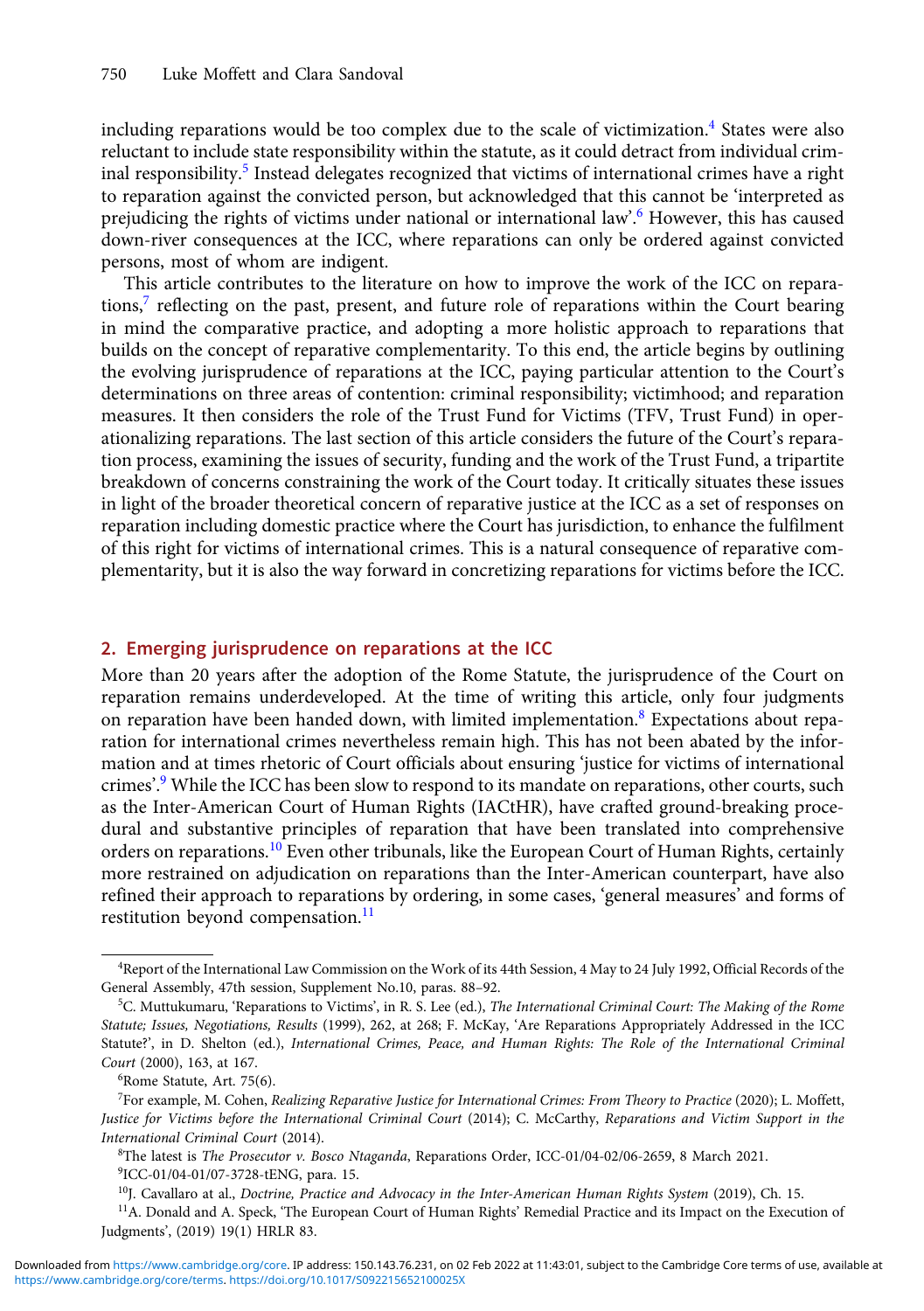Reparations, alongside provisions for victim participation, are two of the landmark provisions of the Rome Statute, indicating victim-orientated justice, with some going as far as to say that it constitutes a restorative turn in international criminal justice adjudication.<sup>12</sup> Despite drawing from international human rights law,<sup>13</sup> the exclusion of state responsibility and the focus on compensation, restitution and rehabilitation within the language of the Rome Statute, indicates, as Sperfeldt points out, a selective borrowing of the right to reparation developed in human rights law.<sup>14</sup> The Court's reparation jurisprudence has been slow to develop, with some of its core principles and essential requirements in awarding reparations only clarified through the 2015 Appeals Chamber decision<sup>15</sup> and order on minimum elements for reparations in the *Lubanga* case.<sup>16</sup> While these principles were not intended to be binding on other trial chambers adjudicating on reparations, but instead they were meant to be adapted or expanded upon,<sup>17</sup> they have become entrenched as they were followed in the Katanga and Al Mahdi cases.<sup>18</sup> Only in the Ntaganda case were they expanded.<sup>19</sup> While there have been some innovations in these subsequent cases, the Lubanga reparation principles have very much framed the development of reparations at the Court.

The Lubanga principles draw from the UN Basic Principles and Guidelines on the Right to a Remedy and Reparation<sup>20</sup> as well as the reparation jurisprudence of the Inter-American and European Courts of Human Rights. The UN Basic Principles provide 'clarity about the right to a remedy and reparation',<sup>21</sup> but little content on how to successfully achieve 'adequate, prompt and effective' reparation in the face of scarce resources. The Lubanga principles set out a more implementation-focused basis for reparations at the Court, including the scope of beneficiaries, dignity and non-discrimination, consultation, modalities of reparations, the rights of the defence, and obligations of other actors. Some of these principles, such as non-stigmatization, are not usually found in other reparation guidelines or judgments. Instead, they reflect, for example, the 2007 Paris Principles on Child Soldiers,<sup>22</sup> exhibiting the particular facts of the Lubanga case. This may bring out interesting jurisprudence in the future regarding the treatment of victims of conflictrelated sexual violence in trying to minimize stigma. The ICC has so far established the general foundation to reparations, but much more can be built upon to make it effective.

Importantly, despite the fact that reparation orders at the ICC have tried to borrow from human rights law, they are framed in narrower terms. At the ICC, reparations can be ordered against the convicted person, for the extent of his/her criminal liability, and to those that are recognized as victims by the Court.<sup>23</sup> This is in contrast to human rights courts where reparation is awarded against the state and is focused on remedying proven victims' harm, $^{24}$  even in the absence

19ICC-01/04-02/06-2659, paras. 41–67.

222007 UNICEF Principles and Guidelines on Children Associated with Armed Forces or Armed Groups.

 $^{23}$ Lubanga, supra note 15, para. 69; Lubanga, Order for reparations, ICC-01/04-01/06-3129-AnxA, 3 March 2015, para. 2; Al Mahdi, Reparations order, supra note 18, para. 27.

<sup>24</sup>See Velásquez Rodríquez v. Honduras, 21 July 1989, reparations and costs, IACtHR, Series C No.7, para. 134; Pueblo Bello Massacre v. Colombia, 31 January 2006, merits, reparations and costs, IACtHR, Series C No.140, paras. 91, 112, 122.

<sup>&</sup>lt;sup>12</sup>Muttukumaru, supra note 5, at 264.

<sup>13</sup>McKay, supra note 5, at 166.

 $14$ C. Sperfeldt, 'Rome's Legacy: Negotiating the Reparations Mandate of the International Criminal Court', (2017) 17(2) ICLR 351, at 373.

 $15$ Prosecutor v. Thomas Lubanga Dyilo, Judgment on the appeals against the 'Decision establishing the principles and procedures to be applied to reparations' of 7 August 2012, ICC-01/04-01/06-3129, 3 March 2015, para. 38.

<sup>&</sup>lt;sup>16</sup>Ibid., para. 31.

<sup>&</sup>lt;sup>17</sup>Ibid., para. 55.

<sup>&</sup>lt;sup>18</sup>The Prosecutor v. Germain Katanga, Order for Reparations pursuant to Article 75 of the Statute, ICC-01/04-01/07-3728, 24 March 2017, paras. 29-30; Prosecutor v. Ahmad Al Faqi Al Mahdi, Reparations order, ICC-01/12-01/15-236, 17 August 2017, para. 26.

 $^{20}$ Basic Principles and Guidelines on the Right to a Remedy and Reparation for Victims of Gross Violations of International Human Rights Law and Serious Violations of International Humanitarian Law, A/RES/60/147, 16 December 2005.

 $21C$ . Sandoval, 'The Legal Standing and Significance of the Basic Principles and Guidelines on the Right to a Remedy and Reparation', (2018) 78(3) HJIL 565, at 568.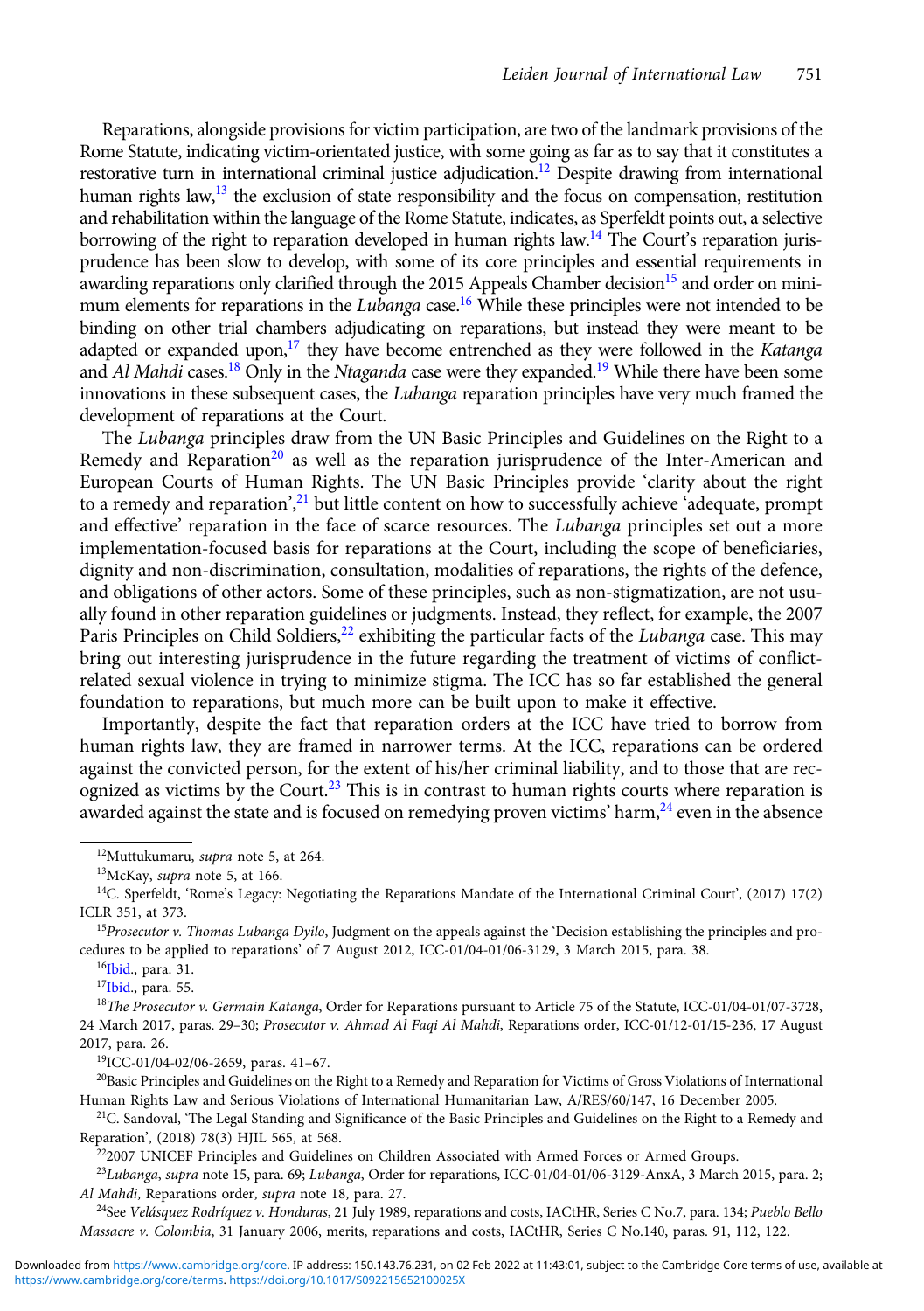of an investigation/prosecution of the individual perpetrator(s) responsible for the violations. Something similar happens in the context of transitional justice practice when domestic reparation programmes are set up by states to deal, in a flexible evidentiary manner and in a prompt way, with the various harms suffered by thousands to even millions of victims that qualify as beneficiaries.<sup>25</sup> The narrowness of the criminal proceedings when it comes to reparations has a direct impact on the consideration of harm and forms of reparation that the ICC could order. Here we would like to focus on three key issues arising in the Court's emerging reparation jurisprudence: criminal responsibility; victimhood; and reparation measures.

#### 2.1 Criminal responsibility

Under Article 75(2) the Court can make a reparations order 'directly against a convicted person'. This, according to the Appeals Chamber in the case of Lubanga, means that 'the reparations order must not go beyond the crimes for which [the perpetrator] was convicted'.<sup>26</sup> The difficulty with this approach is the asymmetry between the individual convicted person and the hundreds and thousands of victims with potential claims for reparation. This asymmetry is augmented when the Court goes after one individual or a few of them, who have allegedly committed the most serious crimes that denote the existence of an armed group or a criminal organization.<sup>27</sup> However, as these groups are not themselves subject to trial, the scope of liability and therefore of reparation is severely limited. This is apparent in the Lubanga and Ntaganda cases, where two members of the Ituri UPC/FPLC militia were before the Court, but a number of charges were excluded during the trial against Lubanga, and Ntaganda was not prosecuted for alleged crimes his organization committed in North Kivu.<sup>28</sup> That said, the Court did hold both of them jointly liable for recruiting and using child soldiers.<sup>29</sup>

Reparations are unlikely to contribute to broader goals of reconciliation or transformation, where only one or a handful of perpetrator(s), from one-side or at a particular point in time of a conflict, are found responsible. The ICC is necessarily selective and exemplary, in that it cannot prosecute all perpetrators, but concentrates its efforts on those most responsible, providing a myopic narrative of violence. This leaves little comfort for victims who expect international justice to work on their behalf, given the inability or unwillingness of domestic systems to ensure justice, including reparations for the harm they have suffered. The focus on individual perpetrators also limits the extent of their financial liability to the extent of their criminal responsibility for the crimes of which they are found to be guilty. So far, all convicted persons before the ICC have been indigent. Initially the Trial Chamber in *Lubanga* believed that such indigence meant that reparations could not be awarded against Mr Lubanga. This has since been changed by the Appeals Chamber in the Lubanga case, and followed in subsequent cases, where the Court held that indigence does not affect a convicted person's liability. $30$ 

<sup>&</sup>lt;sup>25</sup>P. Van der Auweraert, 'The Potential for Redress: Reparations and Large-Scale Displacement', in R. Duthie (ed.), Transitional Justice and Displacement (2012), 139, at 140.

 $^{26}Lubanga$ , on the appeals against Trial Chamber II's 'Decision Setting the Size of the Reparations Award for which Thomas Lubanga Dyilo is Liable' ICC-01/04-01/06 A7 A8, 18 July 2019, para. 3. See also the dissent by Judge Eboe-Osuji where he claims that 'reparation under the Statute need not depend entirely on conviction', para. 15.

 $27$ N. Tapia Navarro, 'Collective reparations and the limitations of International Criminal Justice to Respond to Mass Atrocity', (2018) 18(1) ICLR 67–96.

<sup>&</sup>lt;sup>28</sup>'Unfinished Business: Closing Gaps in the Selection of ICC Cases', HRW, 15 September 2011, available at [www.hrw.org/](http://www.hrw.org/report/2011/09/15/unfinished-business/closing-gaps-selection-icc-cases) [report/2011/09/15/unfinished-business/closing-gaps-selection-icc-cases;](http://www.hrw.org/report/2011/09/15/unfinished-business/closing-gaps-selection-icc-cases) Public redacted version of "Prosecution's Closing Brief", 20 April 2018, ICC-01/04-02/06-2277-Anx1-Corr-Red, 7 November 2018, paras. 841–50.

 ${}^{29}$ ICC-01/04-02/06-2659, paras. 219-21.

 $30Lubanga$ , Decision Setting the Size of the Reparations Award for which Thomas Lubanga Dyilo is Liable, ICC-01/04-01/ 06-3379-Red-tENG, para. 269; Katanga, supra note 18, para. 246; Al Mahdi, supra note 18, para. 114; ICC-01/04-02/06-2659, para. 223.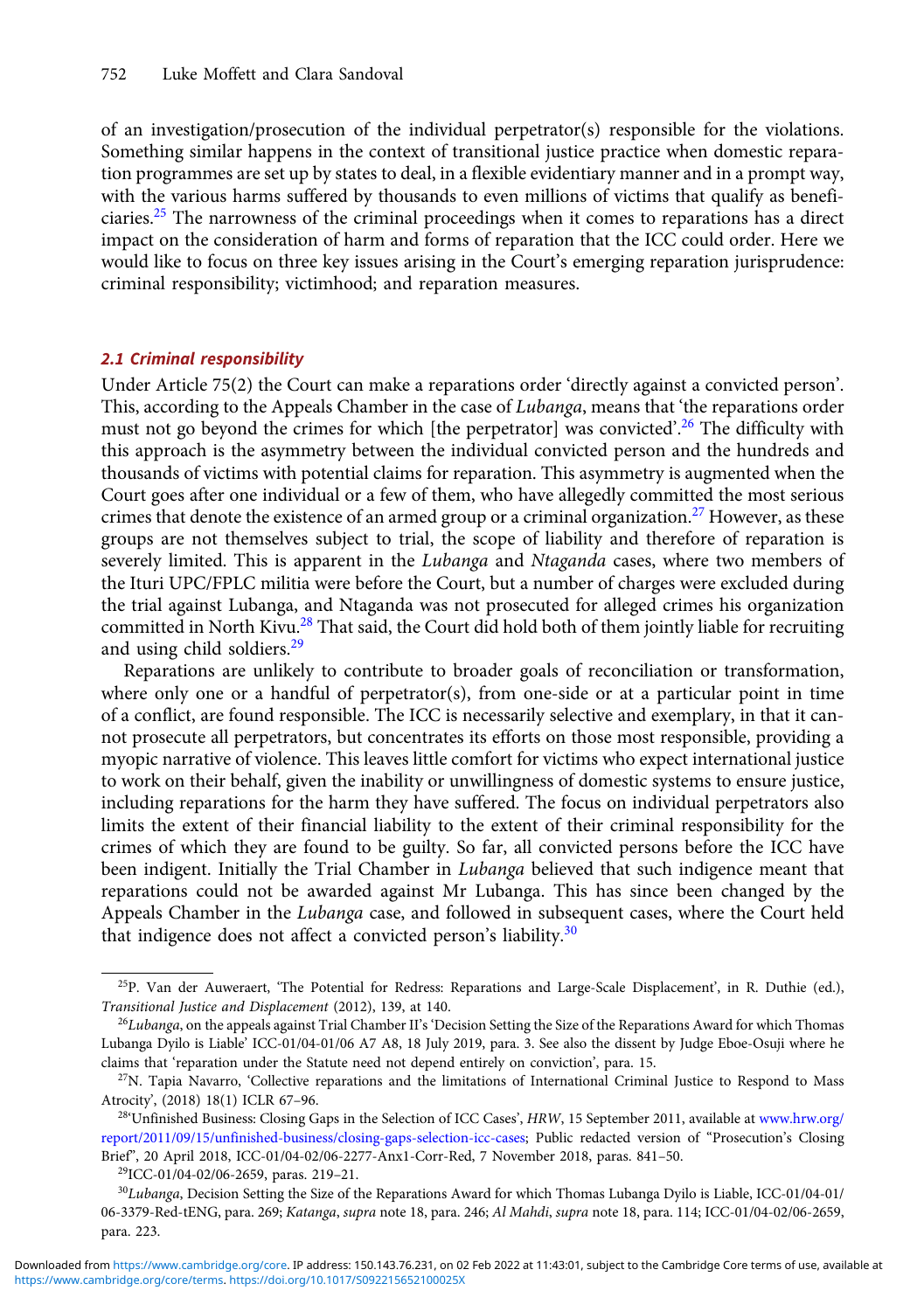The 2015 Lubanga appeals decision also set down the principle that liability for reparations should be proportionate to harm caused and, inter alia, to the person's participation in the commission of crimes.<sup>31</sup> Other chambers have nevertheless not always followed this position, which upholds joint liability. In *Lubanga* the judges found that, regardless of the degree of a perpetrator's participation in a crime, 'no single co-perpetrator bears all of the liability for the crimes committed'.<sup>32</sup> Whereas the Appeals Chamber in the *Katanga* case deemed that it is 'not, per se, inappropriate to hold the person liable for the full amount necessary to repair the harm'.<sup>33</sup> In a more recent Appeals Chamber decision on Mr Lubanga's liability, the Chamber considered that liability could be mitigated by the convicted person where they can show their contribution to reduce the harm caused to victims, such as having helped to demobilize child soldiers, 'especially those assessed as samples by the Trial Chamber'.<sup>34</sup>

The liability cost for reparations is rising as the Court is concluding more complex cases with thousands of victims. In December 2017 the Trial Chamber set Mr Lubanga's liability to \$10,000,000 and included not only the 425 identified victims before the Court, but also around 3,000 non-identified victims.<sup>35</sup> In 2021 Mr Ntaganda, Mr Lubanga's subordinate, who was convicted of 18 crimes, had his financial liability set at \$30,000,000 reflecting the cost of repair for the harm caused to *at least* 3,500 direct victims.<sup>36</sup> In Katanga the defence tried to argue that given his lower liability of aiding and abetting he should have a more reasonable, nominal share of financial liability (set at \$1,000,000) with the Trust Fund having a greater share of the \$3,752,620 award.<sup>37</sup> This was rejected by the Appeals Chamber.<sup>38</sup>

The financial liability of the perpetrator needs to be critically interrogated for the finality of reparation claims, seizing and freezing assets and securing implementation of what is ordered. In the Al Mahdi case the Chamber recognized that the financial circumstances of the perpetrator affect implementation, such as paying compensation in instalments, but it did not want to 'impose hardships' on Mr Al Mahdi that would 'make it impossible for him to reintegrate into society upon his release'.<sup>39</sup> This was in response to the defence's submission that his liability should end once he had served his nine-year sentence. Yet this heightens tensions around the balance between the convicted person's rights and his or her obligations to victims, where the reintegration of the defendant is a consideration for sentencing and early release. The issue remains within the competence of the Presidency to monitor once a defendant is released, but it would require state co-operation and some effort to oversee the financial situation of such individuals. Furthermore, there has been little thought on how the Court and states will oversee and enforce reparation orders against convicted persons once they are released. Do they confiscate any earnings they have, disincentivizing them from officially declaring any job they have? Do they take a percentage contribution from their income to be used towards the reparation debt they have at the ICC, allowing them to provide for themselves and their family, or for the matter to be dropped entirely, given the likely costs in monitoring and enforcement? Would remunerated work in detention be able to be transferred to victims? The Court has yet to address the long-term implementation and implications of reparations.

<sup>31</sup>Lubanga, supra note 15, para. 118.

<sup>&</sup>lt;sup>32</sup>Lubanga, Appeal Brief of the Defence for Mr Thomas Lubanga Dyilo against the 'Décision fixant le montant des reparations auxquelles Thomas Lubanga Dyilo est tenu' ICC-01/04-01/06-3394-Red-tENG, 15 March 2018, paras. 230, 234.

<sup>&</sup>lt;sup>33</sup>Katanga, Judgment on the appeals against the order of Trial Chamber II of 24 March 2017 entitled 'order for reparations pursuant to Article 75 of the Statute', ICC-01/04-01/07-3778-Red, 9 March 2018, para. 178.

<sup>&</sup>lt;sup>34</sup>Lubanga, Judgment on the appeals against Trial Chamber II's 'Decision Setting the Size if the Reparations Award for which Thomas Lubanga Dyilo is Liable', ICC-01/04-01/06-3466-Red, 18 July 2019, para. 311.

<sup>35</sup>Lubanga, Ibid., paras. 279–81.

<sup>36</sup>ICC-01/04-02/06-2659, paras. 245–7.

 $37$ Katanga, Defence Document in Support of Appeal against the Reparations Order, ICC-01/04-01/07-3747-Red, 29 June 2017, paras. 84, 85.

<sup>38</sup>Katanga, supra note 33, paras. 178–86.

<sup>&</sup>lt;sup>39</sup>Al Mahdi, supra note 18, para. 114.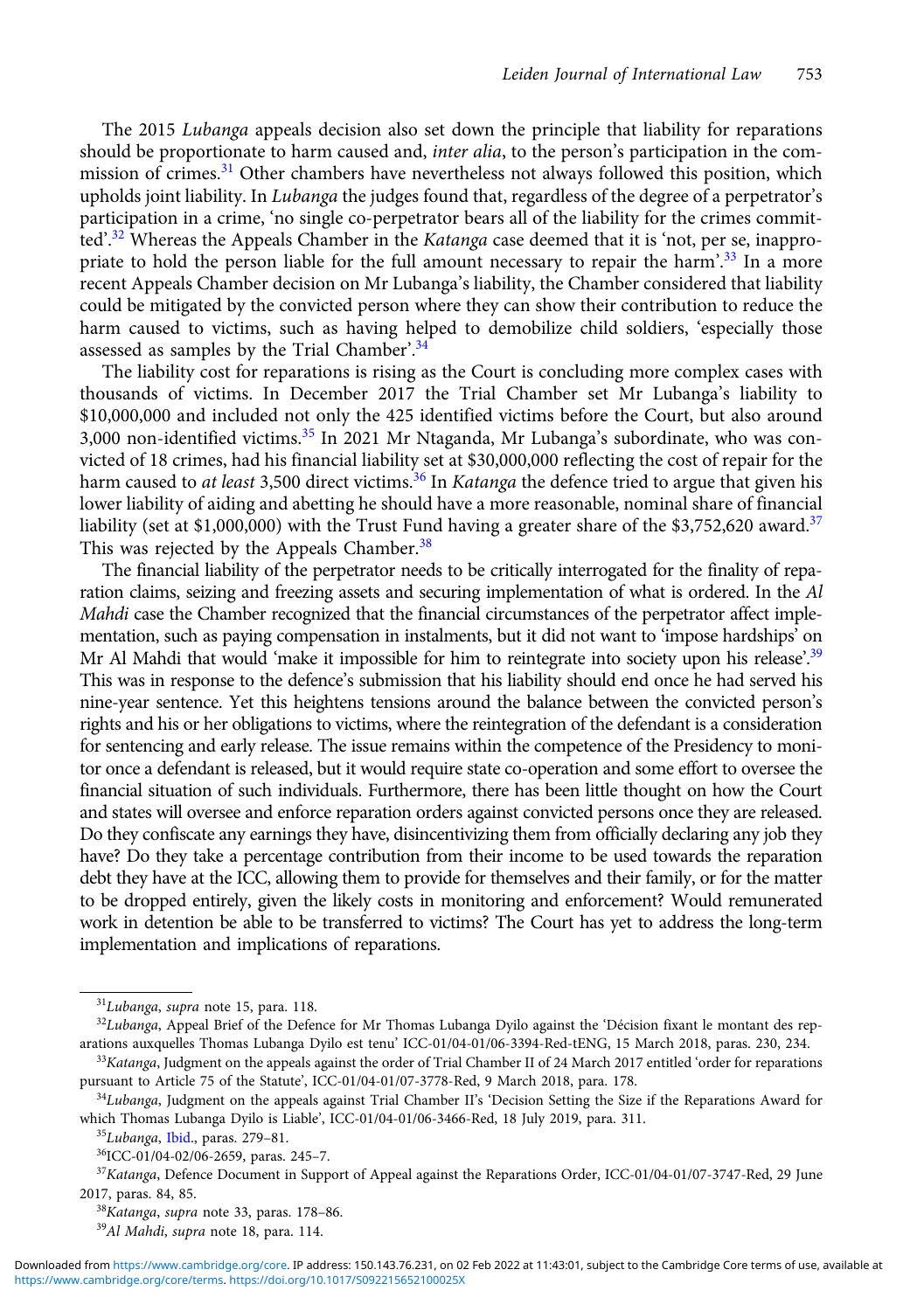The issue of identifying and seizing assets of the perpetrator is central in ensuring that there are sufficient financial resources available to provide meaningful and adequate redress to victims.<sup>40</sup> Unfortunately, the work done by the Court, and the international co-operation provided by states parties, has been grossly inadequate. This was evident in the *Bemba* case where his shares in a Congolese beer company were not frozen, $4<sup>1</sup>$  and one of his jets was left to rot on a runway in Faro to the extent that the parking ticket on it was over €980,000, the keys were lost and the plane was only good for scrap.<sup>42</sup> Following his acquittal, Mr Bemba has faced ongoing difficulties for such assets to be unfrozen.<sup>43</sup>

More reflection is needed at the Court in striking a balance between the scope of liability of the perpetrator and victims' right to reparation. Victims might have received some reparative benefits from other sources since they were harmed including any help or support provided to them by other actors aimed at wiping out damage. In the case of Al Mahdi, where UNESCO repaired the damage caused to the mausoleums in Timbuktu, the Court held that such efforts do not alter the harm caused or the liability of the convicted person.<sup>44</sup> In Bemba, the defence asked that 'victims disclose all cumulative benefits they received from third parties, be it the State or international organizations, since the moment they were harmed',<sup>45</sup> with the aim to reduce such benefits from any potential order against Mr. Bemba.

We are not arguing that the Court has aimed to limit reparation as much as possible, but rather to note the tension that exists in its existential crisis in ensuring fair trials for suspected perpetrators and offer vindication and remedy for victims.<sup>46</sup> While some chambers would want to acknowledge the centrality of the right to reparation that victims have, the issue is not settled in the jurisprudence of the Court. Part of the problem is the criminal law mentality that continues to apply in the consideration of reparations at the ICC and the lack of a standard of effectiveness as used in human rights law. $47$  The practice of the ICC on the scope of liability of the convicted person is narrowly conceived compared to states in international human rights adjudication or transitional justice programmes. Indeed, under international human rights law, a state has an obligation to ensure reparations for all harm caused as a result of human rights violations, whether by private or public actors.<sup>48</sup> In transitional justice practice individuals have been held liable along with the state, obliging both to fulfil reparation, given the scale and seriousness of the violations.<sup>49</sup> The ability to pay is often not a factor in such decisions.

Human rights law and transitional justice also struggle with reparation implementation, partly due to the scarcity of resources and/or the lack of will to comply with what has been ordered.<sup>[50](#page-6-0)</sup>

 $42$ Mr. Bemba's claim for compensation and damages, ICC-01/05-01/08-3673-Red2, 19 March 2019, paras. 130-2.

<sup>43</sup>Bemba, ICC-01/05-01/08-3655-Red, 24 August 2018.

<sup>40</sup>At the ECCC see R. Killean and L. Moffett, 'What's In a Name? "Reparations" at the Extraordinary Chambers in the Courts of Cambodia', (2020) 21(1) Melbourne Journal of International Law 115–43.

<sup>&</sup>lt;sup>41</sup>Bemba, Defence Submissions on Sentence, ICC-01/05-01/08-3376-Red, 26 April 2016, fn. 232; O. van Beemen, 'De Heineken-connectie van Strafhof-verdachte Bemba', Vrij Nederland, 21 March 2016. See also The Prosecutor v. Uhuru Muigai Kenyatta, Decision on the implementation of the request to freeze assets, ICC-01/09-02/11-931, 8 July 2014.

<sup>&</sup>lt;sup>44</sup>Al-Mahdi, supra note 18, para. 65.

<sup>45</sup>Bemba, supra note 42, para. 242.

<sup>46</sup>A. Balta, M. Bax and R. Letschert, 'Trial and (Potential) Error: Conflicting Visions on Reparations Within the ICC System', (2019) 29(3) ICLR 222, at 227.

<sup>47</sup>Lubanga, Separate Opinion of Judge Luz del Carmen Ibanez Carranza, ICC-01/04-01/06-3466-AnxII, 16 September 2019, ˜ para. 35. See C. Ferstman, 'Reparations at the ICC: the Need for a Human Rights Based Approach to Effectiveness', in C. Ferstman and M. Goetz (eds.), Reparations for Victims of Genocide, War Crimes and Crimes against Humanity: Systems in Place and Systems in the Making (2019), 446–78.

<sup>48</sup>See UN Basic Principles, paras. 15–16.

<sup>&</sup>lt;sup>49</sup>Molina Theissen case, C-01077-1998-00002 de.1ro. Tribunal Primero De Sentencia Penal, Narcoactividad y Delitos Contra El Ambiente De Mayor Riesgo Grupo "C", Guatemala, 3 May 2018; T. Jiménez López, 2 December 2010, paras. 440–52, available at [www.fiscalia.gov.co/colombia/wp-content/uploads/2012/10/Sentencia-Jorge-Iv%C3%A1n-Laverde-](http://www.fiscalia.gov.co/colombia/wp-content/uploads/2012/10/Sentencia-Jorge-Iv%C3%A1n-Laverde-Zapata-2010.pdf)[Zapata-2010.pdf](http://www.fiscalia.gov.co/colombia/wp-content/uploads/2012/10/Sentencia-Jorge-Iv%C3%A1n-Laverde-Zapata-2010.pdf).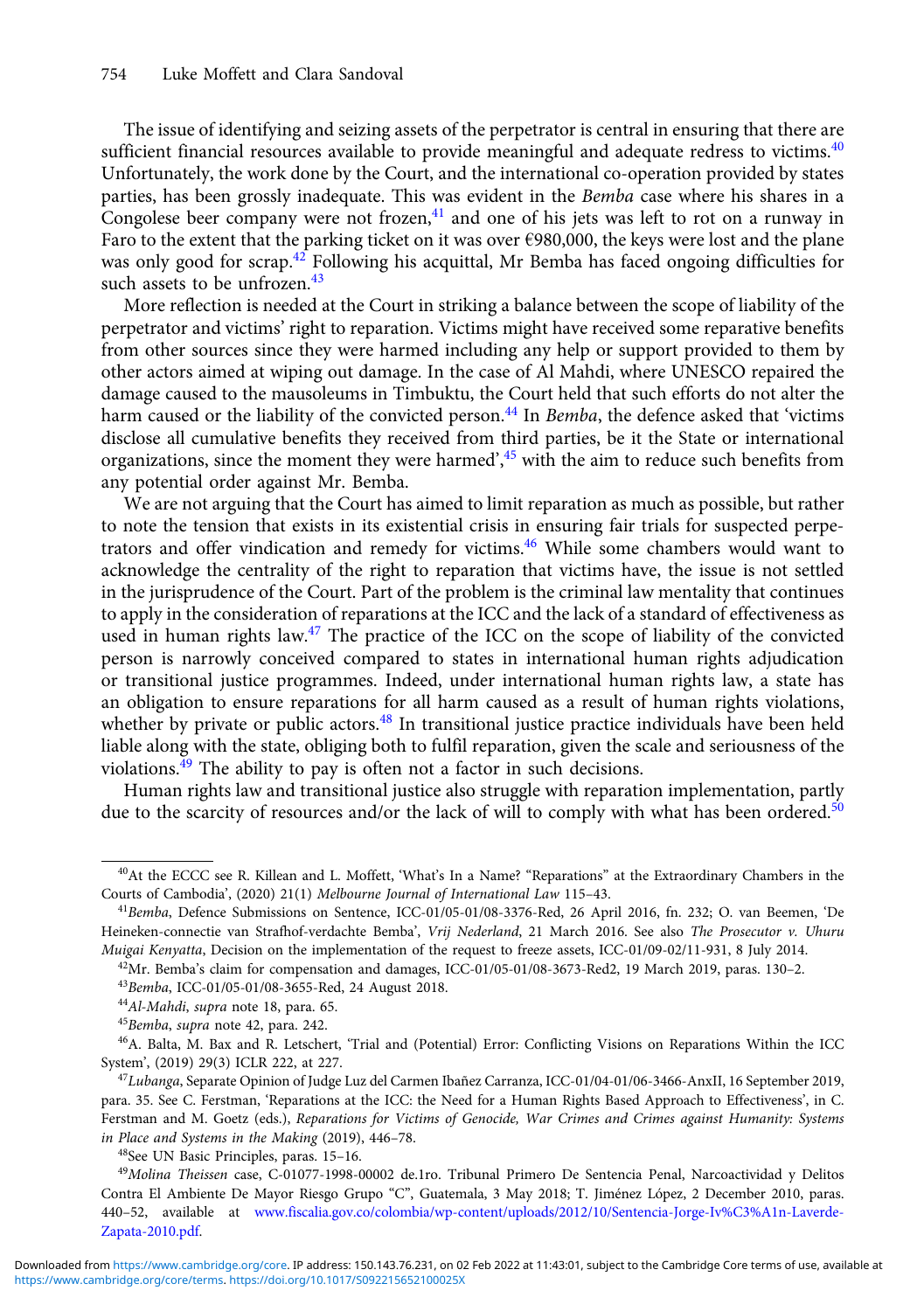<span id="page-6-0"></span>Furthermore, as international practice on reparations continue to develop, a lack of resources and the prospects of implementation, are having an impact on the orders given by regional human rights courts which, for example, are awarding financial compensation against states in light of its financial situation.<sup>51</sup> This financial feasibility can also have an impact on the scope of victimhood.

#### 2.2 Victimhood

While the ICC Rules elaborate a wide concept of victimhood,<sup>52</sup> who is considered to be an eligible victim for reparations and for what harms remains a key source of contention at the ICC. Eligibility for reparations requires that victims must have suffered personal harm as a result of the crime that the defendant has been convicted of and which fall within the defined locations and dates specified by the Court.<sup>53</sup> Generally, reparations have been focused on direct victims as those who suffer harm themselves, and sufficiently close family members, often referred to as indirect victims, taking a contextual approach to understanding 'family'.<sup>54</sup> This distinction reflects that direct victims need a 'causal link must exist between the harm suffered and the crimes of which an accused is found guilty', whereas indirect victims suffer loss, injury or damage due to their 'relationship' to the direct victim.<sup>55</sup> Legal entities can also be recognized as victims, including schools (Lubanga), hospitals (Ntaganda), and companies or international organizations (Al Mahdi).<sup>56</sup> The scope of eligible victims can vary between cases due to their circumstances.<sup>57</sup>

In determining whether someone is a victim in relation to a crime, causation must be shown as a 'but-for relationship' between the harm and the crime, which must be a proximate cause of the harm.<sup>58</sup> A proximate cause is limited to those acts that 'are closely connected to the result of that act and that are significant enough to justify a finding of liability'.<sup>59</sup> In the Katanga case, the victims' legal representatives tried to argue that children born after the massacre should have access to collective rehabilitative psychological services, given the transmission of transgenerational trauma of parents to children.<sup>60</sup> However, the Court rejected this on the ground that it lacked a proximate connection to the massacre on 24 February 2003.<sup>61</sup> The consequence is that the universe of victims is smaller for the ICC. This contrasts with the jurisprudence of other tribunals, such as the IACtHR, which has recognized that even children who are posthumously born have a right to reparation, they can suffer material and psychological harm, and are eligible for different forms of reparation including compensation and rehabilitation.<sup>62</sup> The Chamber in the Ntaganda case nuanced this approach by recognizing that children born as a result of rape and sexual

 $50$ Special Rapporteur on the Promotion of Truth, Justice, Reparation and Guarantees of non-recurrence, A/69/518, 14 October 2014, para. 6; C. Devos and D. Baluarte, From Judgment to Justice: Implementing International and Regional Human Rights Decisions (2010), at 10.

<sup>&</sup>lt;sup>51</sup>C. Sandoval, 'Two steps forward, one step back: Reflections on the jurisprudential turn of the Inter-American Court of Human Rights on domestic reparation programmes', (2018) 22(9) IJHR 1192–1208; V. Fikfak, 'Changing State Behaviour: Damages before the European Court of Human Rights', (2019) 29(4) EJIL 1091–1125.

<sup>52</sup>Rules of Procedure and Evidence, Rule 85.

<sup>53</sup>Lubanga, supra note 15, para. 32; Katanga, ICC-01/04-01/07-3728, 24 March 2017, paras. 38–40; Al-Mahdi, supra note 18, para. 42.

<sup>54</sup>Katanga, ICC-01/04-01/07-3728, 24 March 2017, paras. 113, 121.

<sup>&</sup>lt;sup>55</sup>Ibid.; Lubanga, Decision on Indirect Victims, ICC-01/04-01/06-1813, paras. 47, 49.

<sup>56</sup>Rule 85(b); Lubanga, supra note 15, para. 8.

<sup>57</sup>Lubanga, supra note 26, para. 80; Katanga, ICC-01/04-01/07-3728, para. 38.

<sup>58</sup>Lubanga, ibid., para. 162.

<sup>&</sup>lt;sup>59</sup>Katanga, Decision on the Matter of the Transgenerational Harm Alleged by Some Applicants for Reparations Remanded by the Appeals Chamber in its Judgment of 8 March 2018, ICC-01/04-01/07-3804-Red-tENG, 19 July 2018, para. 16.

<sup>60</sup>Katanga, ICC-01/04-01/07-3788-Conf, 16 April 2018.

<sup>61</sup>Katanga, supra note 59, paras. 29–31.

 $^{62}$ Gómez-Palomino v. Peru, Merits, Reparations and Costs, IACtHR, Series C No.136, 22 November 2005, para. 119.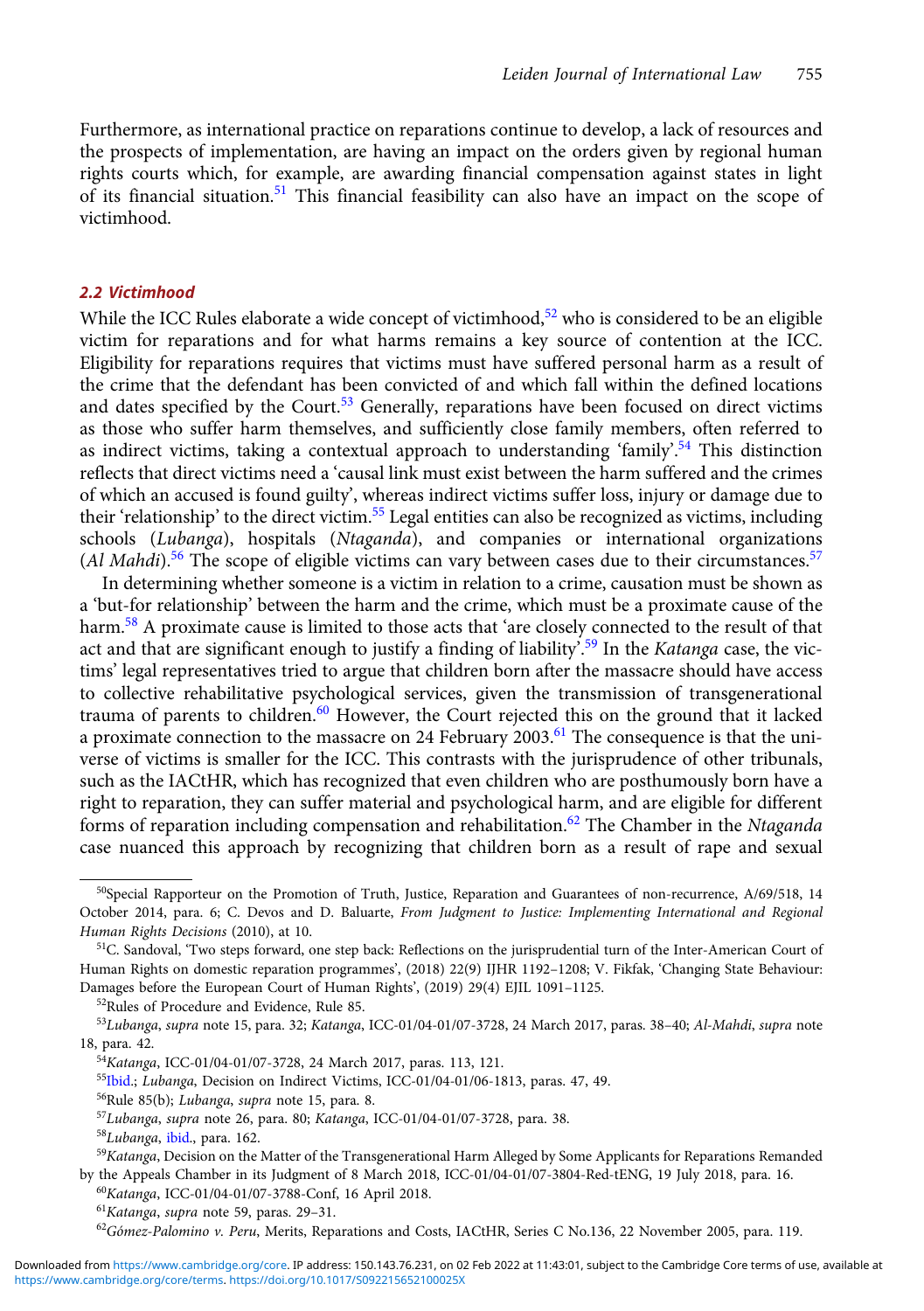violence should be considered as direct, rather than indirect, victims given the 'particular harm' they suffer.<sup>63</sup> However, other children of victims of rape or sexual slavery not born as a result of the crime would be considered indirect victims. This is a reasonable distinction, given the additional stigma children born as a result of rape face.

Victim eligibility at the ICC has not only been based on the idea that individuals have rights, but also that there might be a collective entitlement to reparation. In identifying what constitutes a group of victims for collective reparations, Trial Chamber II in the Katanga case set down that:

a group or category of persons may be bound by a shared identity or experience, but also by victimization by dint of the same violation or the same crime within the jurisdiction of the Court. Collective reparations may, therefore, benefit a group, including an ethnic, racial, social, political or religious group which predated the crime, but also any other group bound by collective harm and suffering as a consequence of the crimes of the convicted person.<sup>64</sup>

This is in line with international human rights law and transitional justice practice, which not only recognize the cultural community link that certain victims have, but also that there might be other grounds to claim collective reparation such as the particular harm suffered. Indeed, the Inter-American Court has awarded collective reparation not only in cases involving indigenous groups,<sup>65</sup> but also in other cases where such a cultural link did not exist, but experienced similar mass atrocities.<sup>66</sup> This has been followed in other transitional justice contexts. In Morocco, for example, the idea of collective reparation intended to remedy collective punishment of communities in terms of economic deprivation and a lack of development.<sup>67</sup>

It is not surprising that different bodies are engaging with collective reparations and trying to frame them widely, given the lack of resources and the complex challenges in identifying and delivering reparations to victims. Indeed, a community-based approach was proposed by the TFV and other participants in the Lubanga case and accepted by the Trial Chamber in the first instance, as a way to broaden the benefits and utility of reparations beyond individual awards, as well as to minimize costly verification procedures.<sup>68</sup> However, community-based reparations would allow those who perpetrated and supported the recruitment and conscription of child soldiers to benefit.<sup>69</sup> The Appeals Chamber rejected this broad interpretation of community-based reparations, re-affirming that reparation can be individual and collective, and requiring that reparations be awarded against a person for the crimes of which he/she was convicted.<sup>70</sup> In the Al Mahdi case the community of Timbuktu was recognized as an eligible group of victims for the purposes of collective reparations. The Chamber also acknowledged that Mali and the international community suffered harm as a result of the destruction of the UNESCO World Heritage site in Timbuktu, awarding each a symbolic  $\epsilon$ 1 each.<sup>71</sup> That said, the community in Timbuktu has a cultural and spiritual connection to the site, as recognized as the primary victim and prioritized in reparations to maximize its effects.<sup>72</sup>

Being identified as a victim eligible for reparations depends on various issues beyond charges and the conviction of the perpetrator even if these are essential. In most cases victims have to apply

67ICTJ, Rapport de la Conférence de Rabat, Le Concept et Les Défis Des Réparations Collectives, February 2009, at 29.  $68Lubanga$ , Decision establishing the principles and procedures to be applied to reparations, ICC-01/04-01/06-2904, 7 August 2012, para. 274.

<sup>63</sup>ICC-01/04-02/06-2659, paras. 121–3.

<sup>64</sup>Katanga, supra note 18, para. 275.

<sup>&</sup>lt;sup>65</sup>Saramaka v. Suriname, Preliminary Objections, Merits, Reparations and Legal Costs, IACtHR, Series C 172, 28 November 2007, paras. 188–9.

<sup>&</sup>lt;sup>66</sup>Ituango Massacres v. Colombia, Merits, Reparations and Legal Costs, IACtHR, Series C.148, 1 July 2006, paras. 354, 397.

 $^{69}$ Lubanga, Observations on the Sentence and Reparations, ICC-01/04-01/06-2864-tENG, 18 April 2012, para. 16.

<sup>70</sup>Lubanga, supra note 26, para. 214.

<sup>71</sup>Al Mahdi, supra note 18, paras. 53, 106–7.

<sup>72</sup>Ibid., para. 55.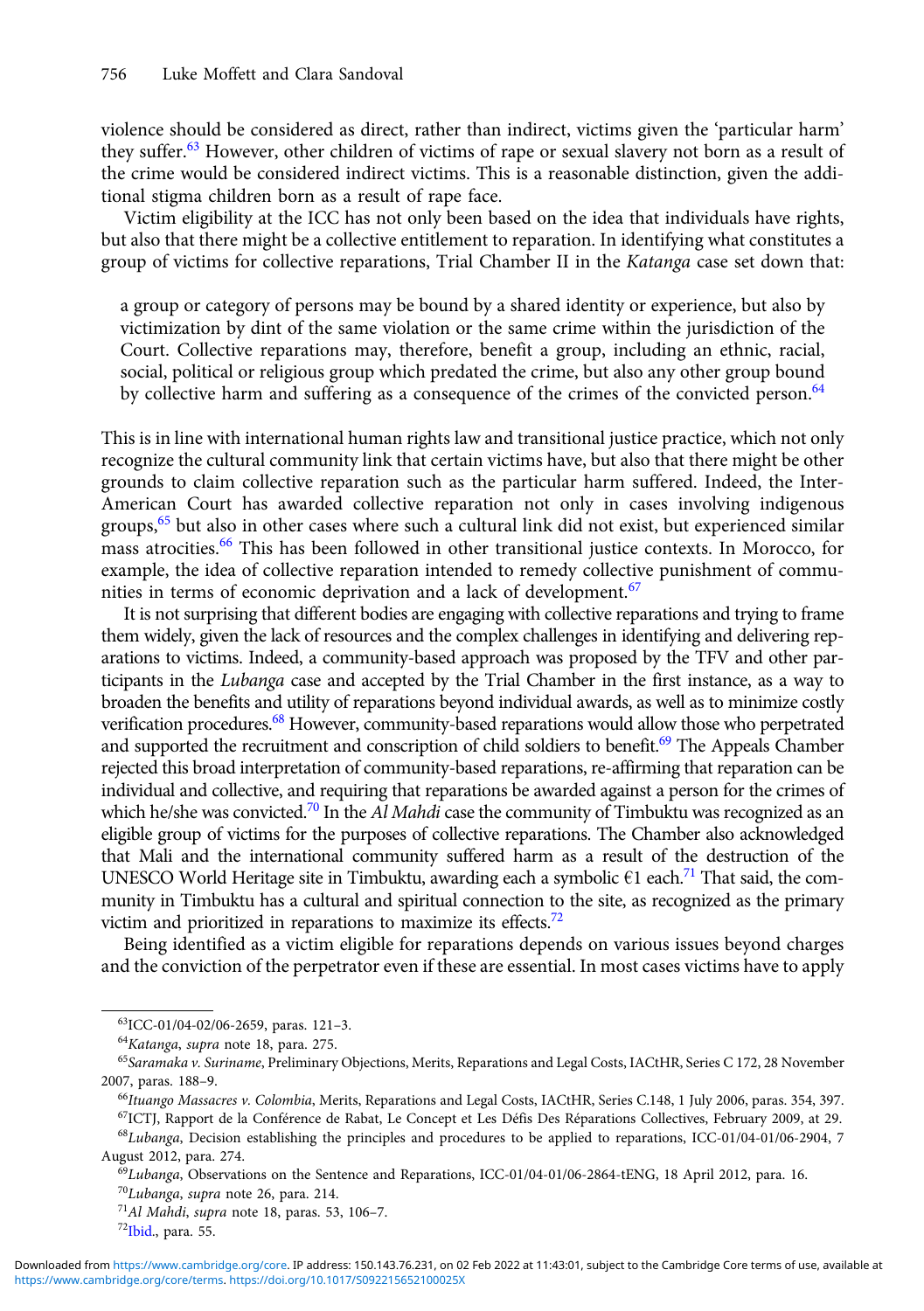for reparation at the Court to be eligible.<sup>73</sup> This is not an easy process particularly in the types of cases of which the Court is exercising jurisdiction on, where there is insecurity or the presence of the Court or of intermediaries are not permanent. In the Lubanga case, while the Appeals Chamber has held that 'reparations need to be responsive to the operational reality in which they take place',<sup>74</sup> victims have strongly contested the need for the defence to screen their applications, given that the rules suggest that this only has to be done in individual claims for reparations.<sup>75</sup> This responsibility of the Court to protect the rights of the convicted person against false claims has discouraged victims from coming forward to engage with collective reparation programmes out of fear for their own safety.<sup>76</sup> Ullrich has termed this the 'blame cascade', where victims continue to be marginalized even in reparation processes.<sup>77</sup> Thus, victims are treated with mistrust, but unlike other reparation processes the Court has to balance the rights of the convicted person against victims who can benefit from a reparation order.

The Bemba case illustrates some of these challenges. The ICC received 5,760 applications for participation and/or reparation, 5,229 of these individuals were eligible to participate at trial.<sup>78</sup> Approximately 3,700 victims also requested reparation.<sup>79</sup> Up to 5,000 did not have sufficient documentation and many did not fill in an application due to misunderstanding or being displaced.<sup>80</sup> Moreover, it is difficult for some victims to understand why certain people were included and others excluded from reparations. This reflects the complexity of trying to fulfil the right to reparation through a criminal trial, which is necessarily limited at the ICC with its strict temporal, subject-matter, personal, and territorial jurisdiction. Victims and civil society have, on a number of occasions, challenged the confines of the charges against accused persons, given their implications for reparations, from broadening the charges against Mr Lubanga beyond child soldiers,  $81$ crimes committed by Bemba's troops in the DRC, $82$  and gender based violence in the Al Mahdi case, $83$  with little success. That said, the Court in the Lubanga case at least encouraged the Trust Fund to consider using its assistance mandate to offer services to victims of sexual and genderbased violence, given that Mr Lubanga was not convicted of this crime.<sup>84</sup> Who is considered an eligible victim has also shaped the scope of reparation measures that the ICC can deliver.

#### 2.3 Reparation measures

The ICC has categorized reparations into individual and collective measures.<sup>85</sup> The Rome Statute refers to three modalities of reparation – restitution, compensation, and rehabilitation.<sup>[86](#page-9-0)</sup> The

<sup>&</sup>lt;sup>73</sup>For symbolic reparations this is not necessary – Lubanga, Order approving the proposed plan of the Trust Fund for Victims in relation to symbolic collective reparations, ICC-01/04-01/06-3251, 21 October 2016.

<sup>74</sup>Lubanga, Redaction of Filing on Reparations and Draft Implementation Plan, ICC-01/04-01/06-3177-Red, 3 November 2015, para. 15.

<sup>75</sup>Réponse des Représentants des Victimes aux Observations de la Défense à la Première Transmission des Formulaires de Réparation Expurgés du 8 mars 2017, ICC-01/04-01/06-3296, 24 April 2017, para. 17.

<sup>76</sup>Lubanga, Réponse des Représentants des Victimes aux Observations de la Défense à la Première Transmission des Formulaires de Réparation Expurgés du 8 mars 2017, ICC-01/04-01/06-3296, 24 April 2017, para. 25.

 $^{77}$ Leila Ullrich, The (Un-)making of "Justice for Victims" at the International Criminal Court (2021).

<sup>78</sup>Bemba, ICC-01/05- 01/08-3575-Conf, paras. 29–30.

<sup>79</sup>Ibid.

<sup>80</sup>Ibid., paras. 41–2.

<sup>&</sup>lt;sup>81</sup>Lubanga, Joint Application of the Legal Representatives of the Victims of the Implementation of the Procedure under Regulation 55 of the Regulations of the Court, ICC-01/04-01/06-1891-tENG, 22 May 2009.

 $82$ Situation in the Democratic Republic of the Congo, Demande du représentant légal de VPRS 3 et 6 aux fins de mise en cause de Monsieur Jean-Pierre Bemba en sa qualité de chef militaire au sens de l'article 28-a du Statut pour les crimes dont ses troupes sont présumées coupables en Ituri, ICC-01/04-564, 28 June 2010.

<sup>&</sup>lt;sup>83</sup>FIDH, Unheard, Unaccounted: Towards Accountability for Sexual and Gender-Based Violence at the ICC and Beyond (2015), at 25.

<sup>84</sup>Lubanga, supra note 15, para. 64.

<sup>85</sup>Ibid., paras. 41–67, 222–36.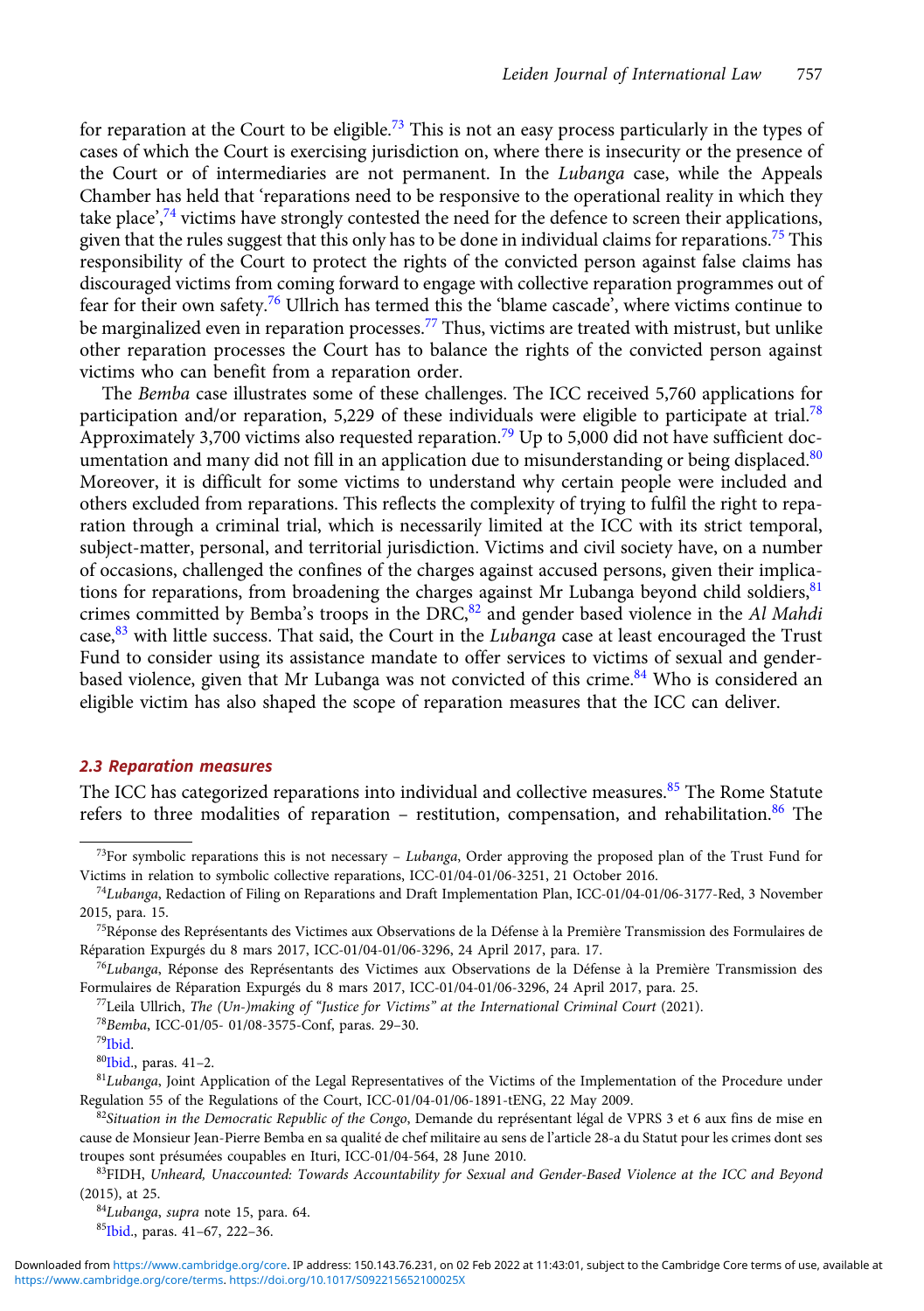<span id="page-9-0"></span>Court has also recognized that 'other types of reparations, for instance those with a symbolic, preventative or transformative value, may also be appropriate'.<sup>87</sup> The Court has discretion on whether or not to order reparations, on an individual or collective basis or both.<sup>88</sup> This approach to forms of reparation creates an opportunity for the Court to respond to the diverse harms suffered by individual victims and communities. This is in line with the practice of the IACtHR. By contrast the Extraordinary Chambers in the Courts of Cambodia explicitly limit reparations to collective and symbolic measures, $89$  given the millions of victims and reluctance of the Cambodian government to set up a complementary reparations body.<sup>90</sup> The rest of this section discusses compensation and collective measures as the Court tries to navigate operational realities of reparations, where it is dealing with indigent perpetrators, the limited voluntary funds of the TFV and a multitude of victims.

#### 2.3.1 Compensation

In terms of individual reparations, in particular in the form of compensation, there were conflicting views in the initial cases of the Court. In the Lubanga case the working presumption was that with the convicted person being indigent, compensation would be inappropriate, $91$  despite victims' wishes for such a measure.<sup>92</sup> The Trial Chamber erroneously did not set Mr Lubanga's liability and was, instead, relying on the TFV to deliver some form of redress to victims at the discretion of its Board of Directors, using its own resources.<sup>93</sup> The Appeals Chamber held that reparations must be ordered against a convicted person, but while compensation was acknowledged as a form of reparation, the Chamber considered that 'determining the nature and/or size of the reparation award is an appropriate task of the Trust Fund ...'.<sup>94</sup> The driving concern here seems to be the Court wanting to minimize community tension by awarding reparations to child soldiers from the Hema community, and not those they victimized, creating a hierarchy of victimhood.<sup>95</sup> However, such a paternalistic approach undermines victims' right to reparation before the ICC, by assuming the Chamber or the Trust Fund knows better what victims need.<sup>96</sup> This was further compounded in the *Ntaganda* case, which adopted a 'do no harm' principle to avoid community tension and secondary victimization, but this is too strongly influenced by humanitarian assistance where victims have needs, not rights.<sup>97</sup> The Court also set out the 'no over-compensation' principle to avoid double redress for Lubanga victims who were also in the Ntaganda case, but it strikes of a certain detachment from victims' lived experiences that any reparations could 'over' compensate them.<sup>98</sup> Yet, this also assumes that collective measures can be neutral or apolitical in societies where resources are scarce, communities continue to be vulnerable, face insecurity, and experience everyday social violence with other communities years after the end of hostilities.<sup>99</sup>

 $86$ Art. 75(1). The Rome Statute itself only speaks of 'including' restitution, compensation and rehabilitation, though the Court's Rules speak of individual and collective measures, see also Rule 97(1).

<sup>87</sup>Lubanga, supra note 26, para. 222.

<sup>88</sup>Rule 97(1); Lubanga, ibid., para. 152.

 $89$ Rule 23(1)(b) and 23 quinquies(1).

<sup>90</sup>See Killean and Moffett, supra note 40.

<sup>&</sup>lt;sup>91</sup>Relying on P. De Greiff and M. Wierda, 'The Trust Fund for Victims of the ICC: Between Possibilities and Constraints', in M. Bossuyt et al. (eds.), Out of the Ashes. Reparations for Victims of Gross and Systematic Human Rights Violations (2006), at 239; Lubanga, supra note 68, para. 231; Lubanga, supra note 29, para. 67(ii).

<sup>92</sup>See Observations du groupe de victimes VO2 concernant la fixation de la peine et des réparations, ICC-01/04-01/06-2869, 18 April 2012.

<sup>93</sup>Lubanga, ICC-01/04-01/06, 7 August 2012, paras. 269–75.

<sup>&</sup>lt;sup>94</sup>Lubanga, supra note 15, paras. 202-3.

<sup>&</sup>lt;sup>95</sup>See L. Moffett, 'Reparative complementarity: ensuring an effective remedy for victims in the reparation regime of the International Criminal Court', (2013) 17(3) IJHR 368–90, at 378.

<sup>&</sup>lt;sup>96</sup>C. Ferstman, 'Reparations at the ICC: The Need for a Human Rights Based Approach to Effectiveness', in C. Ferstman and M. Goetz (eds.), Reparations for Victims of Genocide, War Crimes and Crimes Against Humanity (2020), 446, at 459.

<sup>97</sup>ICC-01/04-02/06-2659, paras. 50–51.

<sup>98</sup>ICC-01/04-02/06-2659, para. 220.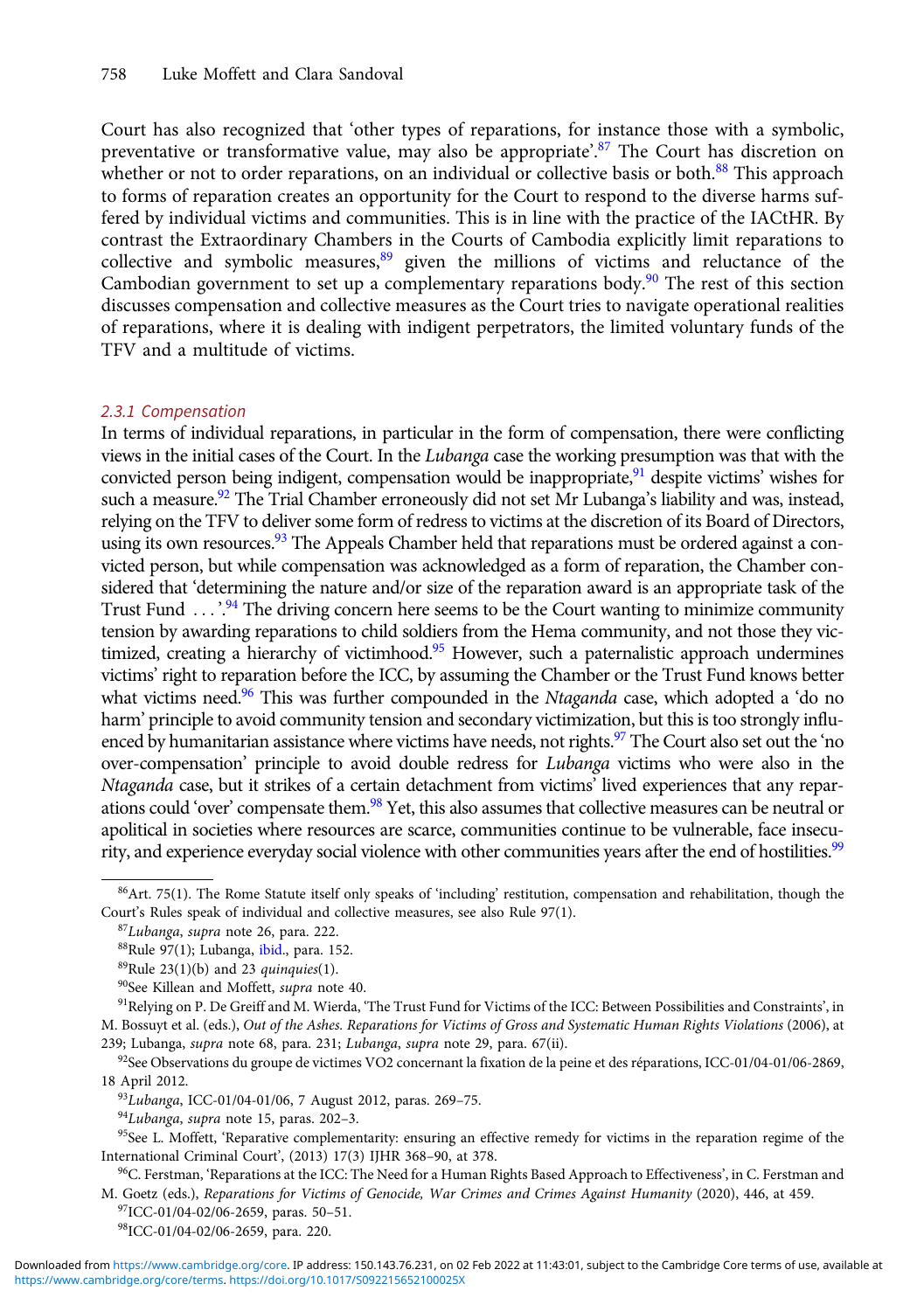<span id="page-10-0"></span>In practice reparations may need to be individual anyway given ongoing insecurity and social distancing required by the pandemic.

In the Katanga case the Trial Chamber was acutely aware that the majority of victims wanted compensation rather than collective measures.<sup>100</sup> The victims' legal representatives and defence had agreed to a  $\epsilon$ 1 compensation amount as symbolic recognition of their suffering before the decision, as a way to focus more on psychological support for survivors.<sup>101</sup> The Chamber found that the harm caused to the community amounted to \$3.7 million, but given that Katanga was convicted for aiding and abetting, he was only liable to \$1 million. For victims this meant that despite the Court recognizing they had suffered what would be valued between \$2,000– \$14,000 per individual victim, they would only be awarded \$250. The Chamber justified the \$250 amount as a way to provide a 'personal and symbolic acknowledgement' to victims and to regain their 'self-sufficiency and to make decisions for themselves on the basis of their needs'.<sup>102</sup>

Given how long these proceedings had taken and their inevitable cost, as well as victims' loss, such a token amount may feel like an insult or cheapening of their suffering. Moreover, all victims were eligible for the symbolic award of \$250 for moral harm, making no distinction between those who lost an immediate family member and those who lost minor material items. The Chamber held that this amount was 'not intended as compensation for the harm in its entirety ... [but] may provide some measure of relief for the harm suffered by the victims'. <sup>103</sup> However, this suggests that support would enable victims to become self-sufficient. Yet, as most of the victims had lost a family member, witnessed horrendous atrocities, and lost their homes and goods, such an amount was seen as just virtue-signalling with some of the victims dying while waiting for more substantive redress including rehabilitation and educational support for their children.<sup>104</sup> Nonetheless, even though the amount was small, victims in the Katanga case were able to invest the money, use it for their children's education or pay off debts. $105$ 

In Al Mahdi the Chamber limited compensation for moral harm to those individuals who exclusively relied on income from businesses they ran beside the destroyed mausoleums and those who were descendants of the saints. However, it was difficult to establish who was a descendant as there was no clear kinship or documentation to this effect. Where there were documents, they related to the male descendants and not the female ones, which, if used, would produce a gendered outcome.<sup>106</sup> In its draft implementation plan the TFV proposed that including female-based lines would increase the number of victims, but where these could not be identified, any remaining money would be placed into the fund for collective moral reparations.<sup>107</sup> The Chamber approved the TFV approach to ensuring compensation was 'real' rather than symbolic, in providing comparable values based on similar awards in Malian law for cultural destruction and economic loss.<sup>108</sup> Nevertheless, compensation has been an easier form of reparation to deliver to victims,<sup>109</sup>

<sup>99</sup>M. Goetz, 'Victims' Experience of the International Criminal Court's Reparations Mandate in the Democratic Republic of the Congo', in Ferstman and Goetz, supra note 96, at 415.

<sup>&</sup>lt;sup>100</sup>Registry, Report on applications for reparations in accordance with Trial Chamber II's Order of 27 August, 21 January 2015, ICC-01/04-01/07-3512-Anx1-Red2, para. 49.

<sup>101</sup>Victims' Proposals of 8 December 2016, ICC-01/04-01/07-3720, paras. 18–19; Defence Response of 30 December 2016, ICC-01/04-01/07-3722, paras. 4–6.

<sup>102</sup>ICC-01/04-01/07-3728-tENG, para. 285.

<sup>103</sup>ICC-01/04-01/07-3728-tENG, para. 300.

 $104$ Goetz, supra note 99, at 433.

<sup>&</sup>lt;sup>105</sup>Ibid., at 442.

<sup>106</sup>'Trust Fund for Victims' submission of draft application form', ICC-01/12-01/15-289-Conf submitted on 26 October 2018, ICC-01/12-01/15-289-Red, 30 October 2018, paras. 33–5.

<sup>107</sup>'Updated Implementation Plan', submitted on 2 November 2018, ICC-01/12-01/15-291-Conf-Exp, ICC-01/12-01/15- 291-Red2, 22 November 2018, paras. 54–5.

<sup>&</sup>lt;sup>108</sup>Decision on the Updated Implementation Plan from the Trust Fund for Victims, ICC-01/12-01/15-324-Red, 4 March 2019, paras. 26, 31, 39, 51–2.

 $109$ This is supported by practice in humanitarian assistance, see Goetz, supra note 99, at 443.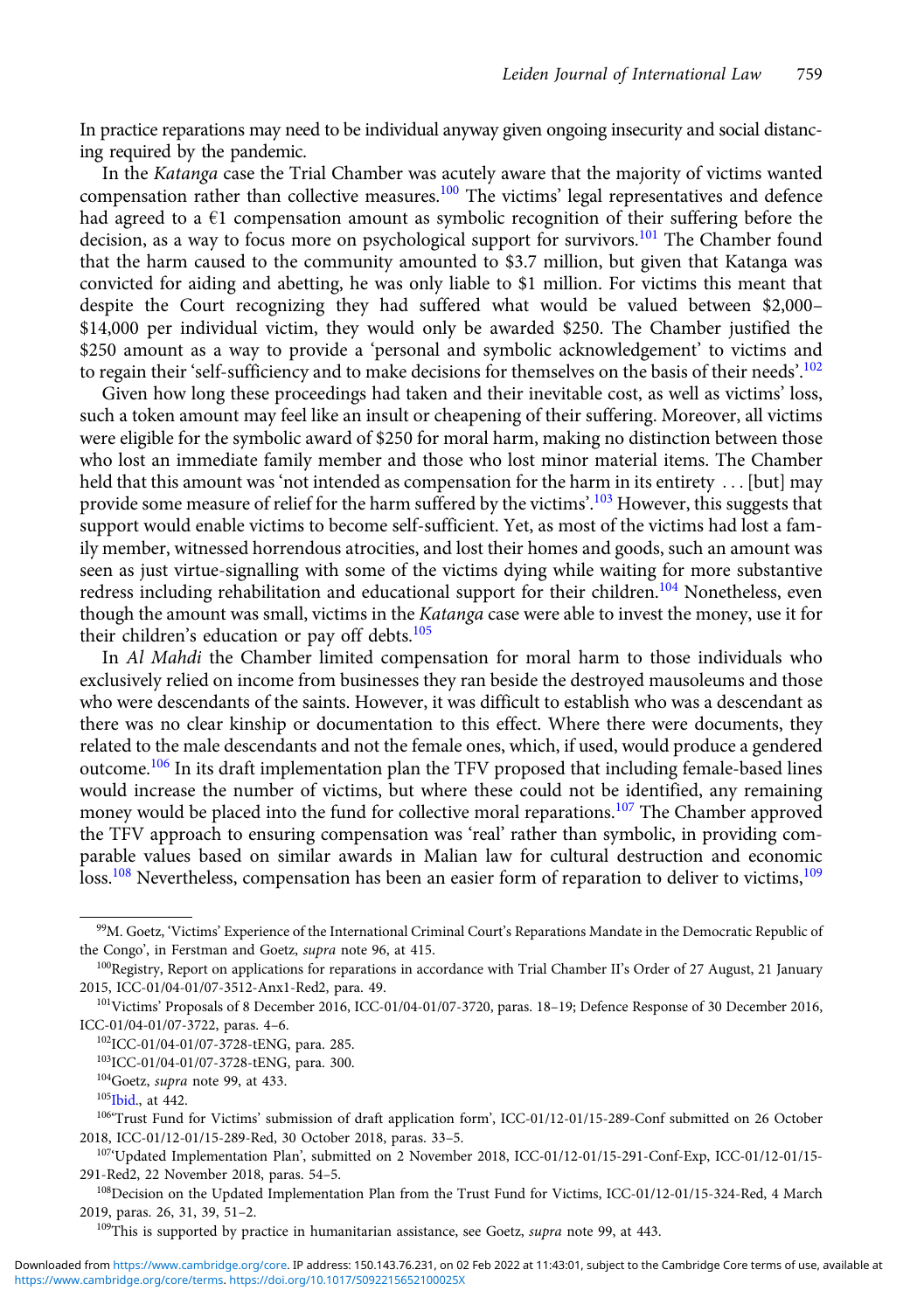<span id="page-11-0"></span>compared to the collective measures in the first three cases of the ICC, where insecurity in Ituri and Mali inhibited more public-facing implementation. In a separate opinion in the Lubanga case, Judge Eboe-Osuji argued that individual reparations approach should be 'exhausted ::: before restoring' to collective reparations, suggesting that these issues are not settled.<sup>110</sup>

#### 2.3.2 Collective reparation

In terms of collective measures, the Court has ordered a variety of measures influenced by context, the particular harm caused in the case and the views of the parties, and the TFV. In Al Mahdi, the Court recognized that 'the number of victims and the scope of the consequential economic loss make a collective award more appropriate',<sup>111</sup> but it also recognized that certain individual victims were entitled to reparation. It indicated that collective reparation 'should be aimed at rehabilitating the community of Timbuktu in order to address the economic harm caused'. <sup>112</sup> Moreover, it suggested that the measures could include 'raising programmes to promote Timbuktu's important and unique cultural heritage, return/resettlement programmes, a "microcredit system" that would assist the population to generate income, or other cash assistance programmes to restore some of Timbuktu's lost economic activity'.<sup>113</sup> The TFV draft implementation plan also proposed an Economic Resilience Facility (ERF) to support economic initiatives proposed by members of the Timbuktu community. The ERF would be a microcredit centre to support cultural activities and the affected tourism industry,  $^{114}$  as well as creating a safe space for women and girls.<sup>115</sup>

In Katanga the Trial Chamber ordered, for victims of the Bogoro massacre, collective measures that included housing assistance, education assistance, income-generating activities, and psychological rehabilitation.<sup>116</sup> Notably, victims in *Katanga* rejected collective symbolic measures as unsuitable, pointless or with the potential to cause unrest.<sup>117</sup> In the Al Mahdi case the victims rejected the TFV-proposed symbolic measures of memorialization, use of Mr Al Mahdi's apology, and a resanctification of the buildings, as inappropriate.<sup>118</sup> Due to the ICC's distance from the affected community, such measures may feel too top-down on an affected community and detract from the local meaning of redress. This reflects a fundamental contrast to transitional contexts where reparation claims are driven from below by victims, exhibiting their agency to articulate and shape measures to their needs.<sup>119</sup> Moreover, it reflects the frustration of victims with short-term, development or symbolic measures, $120$  when they expect substantive redress. In contrast in the Lubanga case collective reparations took the form of service-based and symbolic measures – including construction of community centres and a mobile programme to reduce stigma and discrimination against former child soldiers – along with service-based collective measures such as physical and psychological rehabilitation, vocational training, and income generating activities.

Nearly nine years after the first Lubanga reparation order, the ICC approved the implementation plan of the TFV for collective reparations for services, with symbolic measures unable to be complemented by partners on the ground due to insecurity.<sup>121</sup> One important development was that, although individual compensation was rejected for child soldiers due to risk of community

<sup>110</sup>ICC-01/04-01/06-3466-AnxI, 18 July 2019, para. 7.

<sup>111</sup>Al Mahdi, supra note 18, para. 82.

<sup>112</sup>Ibid., para. 83.

<sup>113</sup>Ibid., para. 83.

<sup>114</sup>ICC-01/12-01/15-291-Red2, paras. 120–37.

<sup>115</sup>Ibid., paras. 148–55.

<sup>116</sup>ICC-01/04-01/07-3728-tENG, paras. 302–4.

<sup>117</sup>ICC-01/04-01/07-3728-tENG, para. 301. See Bemba, experts report, 28 November 2017, ICC-01/05- 01/08-3575-Conf, paras. 207–11.

<sup>118</sup>ICC-01/12-01/15-291-Red2, paras. 157–67.

<sup>&</sup>lt;sup>119</sup>See L. Moffett, Reparations and Conflict: Repairing the Past after War (2022).

<sup>120</sup>Ntaganda, ICC-01/04-02/06-2659, para. 9.

<sup>121</sup>ICC-01/04-01/06-3495.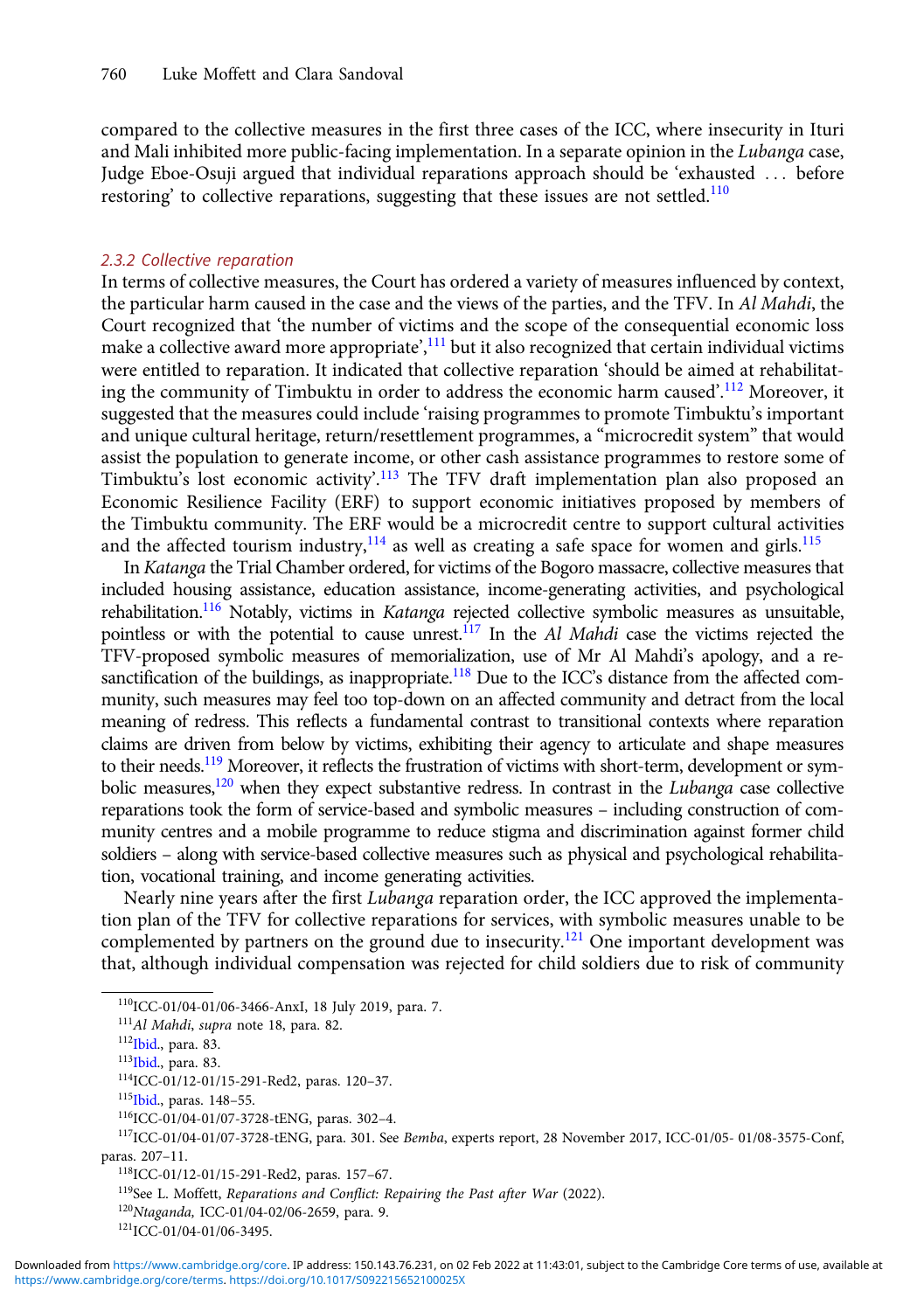tension, the reality that many of them are left physically or psychologically disabled (or elderly indirect victims) means that they are unable to engage in collective measures of income generating. They have, instead, been given a 'periodic subsistence payment' or pension, which is effectively compensation in all but name.<sup>122</sup> In the *Ntaganda* case the Court ordered 'collective reparations with individualized components', which included compensation, restitution, rehabilitation, and satisfaction.<sup>123</sup> It seems the Court in perpetuating the individual/collective division of reparations is tying itself in semantic knots to meet victims' expectations against the limitations of the Court's capacity and liability of the convicted person. Really the Court is slowly recognizing that victims need to be dealt with through a collective administrative process rather than as individual judicial claims in the face of contexts that have a background of ongoing violence. The Court should recognize that collective/individual measures are not a dichotomy and focus on appropriate measures to remedy victims' harm so that the process is more transparent and clearer for victims to understand.

Collective reparations present further challenges in their operationalization. For example, in the Katanga case the Chamber and the TFV have started to develop a flexible approach to maximizing the benefits for victims. For instance, measures such as educational support may not be needed by some victims who do not have children, and so the Trust Fund allows concentrating their benefits on housing and/or income generating activities and vice-versa where there are a number of children in a household.<sup>124</sup> This method enables victims to apply their symbolic compensation awards to bolster collective measures, such as obtaining further housing benefits or a more valuable  $\text{row}$ .<sup>125</sup> This flexible approach is to be welcomed, as it recognizes victims' agency to shape reparations to their needs, rather than representing the one-size-fits-all approach. Nevertheless, victims who are refugees in European countries or the US will not be beneficiaries of collective reparations due to the increased cost involved for the TFV, which undermines victims' rights for the sake of ease of service delivery.<sup>126</sup> Moreover, in the face of ongoing violence victims may decide not to engage in housing benefits or spend their compensation for fear it will be wasted when they are displaced again. This speaks to the limits of the Court's reparation mandate when it comes to guarantees of non-repetition.

In human rights law combining individual and collective measures has been considered a key means to ensure an effective remedy of victims' harm.<sup>127</sup> Similarly domestic reparation programmes, such as in Peru and Colombia, individual measures, and collective reparations are awarded.<sup>128</sup> In these contexts the major challenge is effective implementation. In relation to compensation, in contrast with the restrictive approach applied so far by the ICC towards this form of reparation, regional human rights courts have most often awarded compensation for moral and pecuniary damages for victims of gross human rights violations and not in small numbers. There has been a similar experience in transitional justice practice where, although the amount awarded might not be as high as regional human rights courts, it remains higher than compensation paid so far by the ICC and is complemented with other measures.<sup>129</sup> The tension between different forms of reparations is reflected in the operationalization of such measures by the Trust Fund.

<sup>128</sup>Congreso de la Republica, Peru, Ley que Crea el Plan Integral de Reparaciones (PIR), Ley 28592/2005, Arts. 6-7; Congreso de la Republica, Colombia, Ley de Victimas y Restitucion de Tierras, Ley 448/2011, Arts. 1, 3, 21, 69.

 $129$ Ibid., and A/HRC/42/45, paras. 29, 42, 44(c).

<sup>12</sup>[2Ibid](#page-11-0)., para. 146.

<sup>123</sup>ICC-01/04-02/06-2659, paras. 191–208.

<sup>124</sup>ICC-01/04-01/07-3751-Red, paras. 102–4.

<sup>&</sup>lt;sup>125</sup>Draft implementation plan relevant to Trial Chamber II's order for reparations of 24 March 2017, ICC-01/04-01/07-3751-Red, 25 July 2017, para. 102.

<sup>&</sup>lt;sup>126</sup>Victims in Uganda (17) will benefit from a similar programme, but compensation-in-kind could have been used to acknowledge this shortfall for 15 other victims. Katanga, ICC-01/04-01/07-3751-Red, paras. 59–67.

<sup>127</sup> Massacre of Plan de Sanchez v. Guatemala, Reparations, IACtHR, Series C 116, 19 November 2004; and Saramaka v. Suriname, paras. 190–202.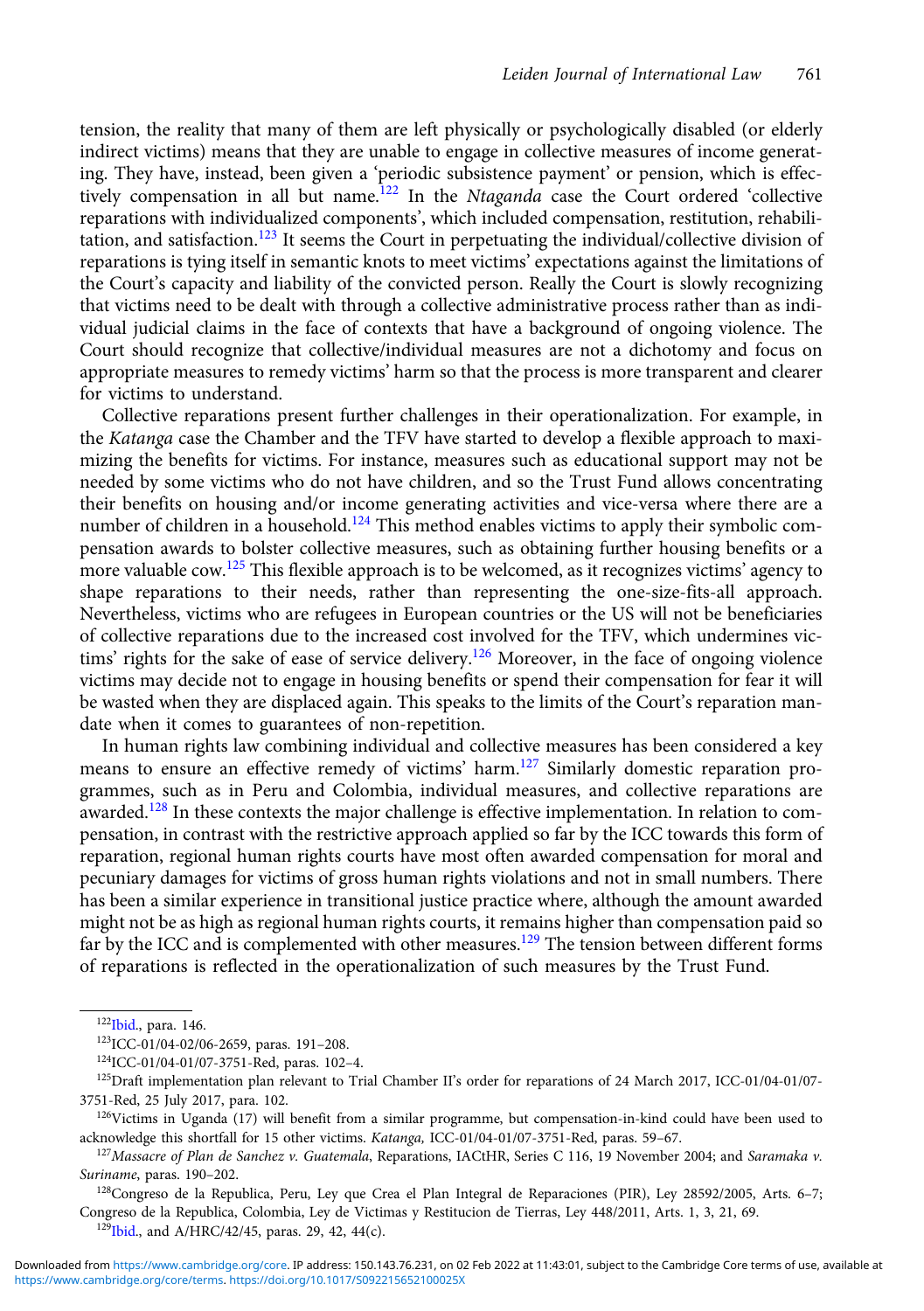#### 3. Operationalizing reparations and the Trust Fund

Delegates at the Rome Conference did not make a serious effort to work out how reparations would be implemented in practice, given that the Trust Fund was only supposed to operate as a repository of funds, rather than as an implementation body on the ground. As such, the TFV was envisaged with a dual mandate: its reparation mandate of using collected resources through fines or forfeitures of the convicted person as assets for reparations and supplementing them with any other funds;<sup>130</sup> and its assistance mandate of providing 'physical or psychological rehabilitation or material support for the benefit of victims and their families'.<sup>131</sup> Despite this, the Trust Fund has become a key actor of the reparations process, exceeding any expectations created during the drafting process of the Rome Statute. Its role is necessary for the implementation and delivery of reparations to victims, so that it is separate from the Court, despite it often having an assistance mind-set and the legitimacy issues that this raises.132 Moreover the Independent Experts Review (IER) found that the TFV has 'ineffective oversight ... absence of a fundraising strategy ... significant budgetary underperformance, which combined with delays in the judicial process, eroded (potential) donors' confidence in the TFV'.<sup>133</sup> These problems point to long-term problems in implementing reparations through the TFV. It is also grossly inefficient compared to other reparation implementation bodies, which normally have an administration running cost of 1-10 per cent of total budget to maximize resources to victims,  $134$ yet in 2019 the TFV operational costs were  $\epsilon$ 2.8 million and it only received  $\epsilon$ 2.67 million in voluntary donations, reflecting 51 per cent. $135$ 

In the first decision on reparations in Lubanga the Trial Chamber held that the TFV was well placed, given its assistance programmes in the DRC, to determine appropriate forms of reparations and implement them.<sup>136</sup> The Appeals Chamber turned this delegation of reparation procedure over to the TFV, requiring the Trial Chamber to monitor implementation, determine the harm victims suffered, and the corresponding appropriate modalities of reparations.<sup>137</sup> There have been tensions between the Chambers and the Trust Fund in working out who is responsible for identifying victims in implementing awards.<sup>138</sup> In some part this tension is the result of the practical needs of the TFV to enable its work on the ground, which requires independence so as to not compromise its assistance mandate. Yet it has resulted in reparations at the ICC taking an overtly humanitarian composition.

The TFV has no experience in operating a reparation programme and it has only recently begun to implement reparations in the case of *Lubanga*.<sup>139</sup> This means that most of its work of the Fund has been the implementation of assistance. The TFV believes that its assistance mandate does have a reparative dimension that distinguishes it from development and other humanitarian work.<sup>140</sup> However, the reparatory effect or impact of its policy programmes or other measures cannot be conflated with reparations. It is at best unclear, and at worst misrepresentation, how funding a radio programme on peace-building or community dialogue or a mobile book

Unique Challenges' (2006), 235–42, at 240; German Forced Labour Compensation Programme, MC/INF/248, 3 May 2002. <sup>135</sup>These are two separate funding sources and reflect the underperformance of fund raising by the TFV. Financial state-

ments of the Trust Fund for Victims for the year ended 31 December 2019, ICC-ASP/19/13, 14 July 2020.

136Lubanga, ICC-01/04-01/06-2904, para. 266.

139See ICC-01/04-01/06-3495, 14 December 2020.

<sup>&</sup>lt;sup>130</sup>Regulation 44, TFV Regulations.

 $131$  Art. 79(1); TFV Regulations 42 and 50(a)(i).

<sup>132</sup>See R. E. Rauxloh, 'Good intentions and bad consequences: The general assistance mandate of the Trust Fund for Victims of the ICC' (2020) 34(1) LJIL 203–22.

<sup>&</sup>lt;sup>133</sup>Independent Expert Review of the International Criminal Court and the Rome Statute System, September 2020, para. 890. 134For instance, the 9/11 fund was 1.2% and German forced labour claims were 8.8%. See K. R. Feinberg, 'Compensating the Families and Victims of September 11th, in Redressing Injustices through Mass Claims Processes: Innovative Responses to

<sup>137</sup>ICC-01/04-01/06-3129, para. 200.

<sup>138</sup>M. Brodney, 'Implementing International Criminal Court-Ordered Collective Reparations: Unpacking Present Debates', (2016) 3(1) Journal of the Oxford Centre for Socio-Legal Studies 1.

<sup>&</sup>lt;sup>140</sup>Lubanga, supra note 73, para. 154.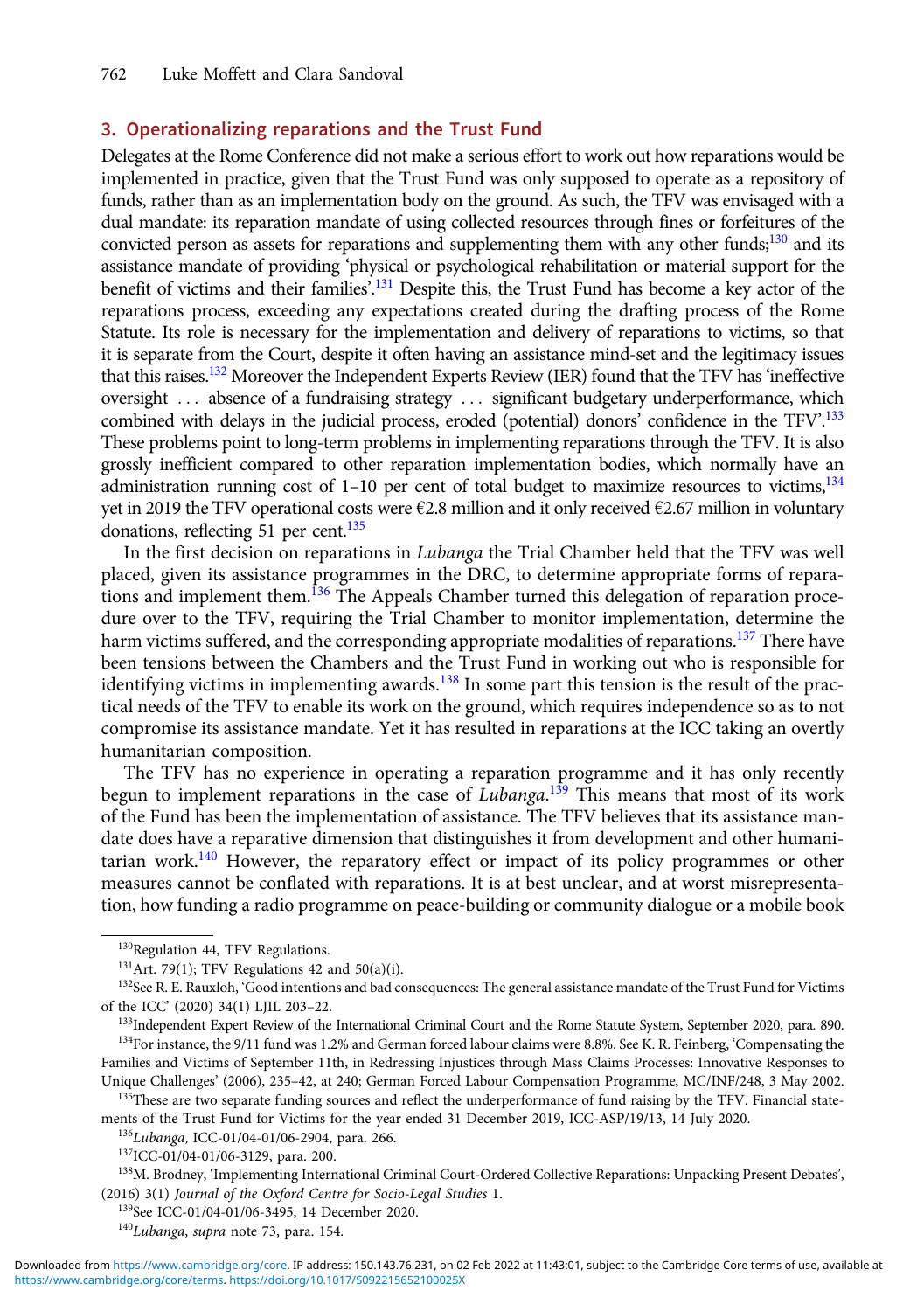library in DRC or Uganda amounts to anything close to reparation for international crimes. This piecemeal approach might offer some basic support, but it is too ethereal to provide a meaningful remedy to victims' suffering.

This is apparent in the Lubanga case, where services, as forms of collective reparations, are directed at socio-economic programmes for child soldiers, such as vocational training, improving agricultural techniques, and micro-finance associations.<sup>141</sup> The TFV proposed conducting interviews and evaluations of victims to determine their interests in programmes, assess their literacy and numeracy skills, as well as providing them with relevant training to their chosen area, but it is questionable how transferrable these skills will be if their small business goes bankrupt. This speaks to the appropriateness of reparations addressing their harm, whether they missed years of school education and family support, in which a small business investment is not going to be a long-term remedy.<sup>142</sup> This goes to the heart of what the ICC can modestly do and should feasibly achieve as 'reparation' for victims before it.

The focus on income generating activities is a reflection that victims have to be economically productive to get over their suffering. This might reduce the impetus on the state to make an effort to redress victims' suffering, as they are left 'self-responsible' in mitigating their harm, and reduces such 'reparations' to more development.<sup>143</sup> This language of 'self-sustaining'<sup>144</sup> has been used by the Court to ensure that victims and their families can benefit in the long-term, but there is little evidence to suggest that such measures will be more than a short-term solution.<sup>145</sup> Our own research in Nepal with child soldiers found that many such businesses that were set-up with training and investment became unprofitable after a couple of years, forcing them to move to the capital or Gulf states for a more sustained income.<sup>146</sup> While this may be down to poor planning and lack of long-term monitoring and follow-up, the TFV does not have the capacity to provide sustained support for victims, a problem that is exacerbated by the difficult conflict conditions in which the TFV is working. For example, consultations in Northern Mali as part of the reparations process in the Al Mahdi case, given ongoing conflict, were 'a nearly impossible task to accomplish'. 147

Moreover, the Trust Fund relies more on rehabilitation and reconciliation activities, based on its ability to fund organizations that can deliver large-scale benefits to a range of victims under its assistance mandate.<sup>148</sup> This, perhaps, overstates the difference the TFV has made in individual lives. According to its 2018 report, 104,000 victims had directly benefited from its assistance mandate in the DRC and Uganda, and 350,000 family and community members indirectly benefited over a ten-year period.<sup>149</sup> Yet on average it only receives  $63-4$  million annually, and between 2008 and 2016 it spent  $E12$  million on assistance to victims.<sup>150</sup> It is questionable what the tangible benefit is for all victims, whether it is long-term, and associated with the Court, or providing mixed messages.<sup>151</sup>

148ICC-01/04-01/06-3177-Red, para. 204.

<sup>149</sup>Report to the Assembly of States Parties on the projects and the activities of the Board of Directors of the Trust Fund for Victims for the period 1 July 2017 to 30 June 2018, 23 July 2018, ICC-ASP/17/14, at 3.

1502016 Annual Report.

<sup>151</sup>P. Clark, Distant Justice: The Impact of the International Criminal Court on African Politics (2018), at 142.

<sup>141</sup>ICC-01/04-01/06-3273, paras. 109–29

<sup>142</sup>ICC-01/04-01/06-3273, paras. 110–12.

<sup>&</sup>lt;sup>143</sup>M. Counter, 'Producing Victimhood: Landmines, Reparations, and Law in Colombia', (2018) 5(1) Antipode 122, at 123. 144ICC-01/04-01/06-2904, para. 246; ICC-01/04-02/06-2659, para. 91.

<sup>&</sup>lt;sup>145</sup>V. Thomas, Overcoming Lost Childhoods: Lessons Learned from the Rehabilitation and Reintegration of Former Child Soldiers in Colombia (2008).

<sup>146</sup>Based on interviews with a dozen child soldiers in Kathmandu and Bardiya district, as part of the AHRC project AH/ P006965/1.

<sup>&</sup>lt;sup>147</sup>M. Noguchi, Report of the Board of Directors of the Trust Fund for Victims, Seventeen Session of the Assembly of States Parties, 5 December 2018, at 3.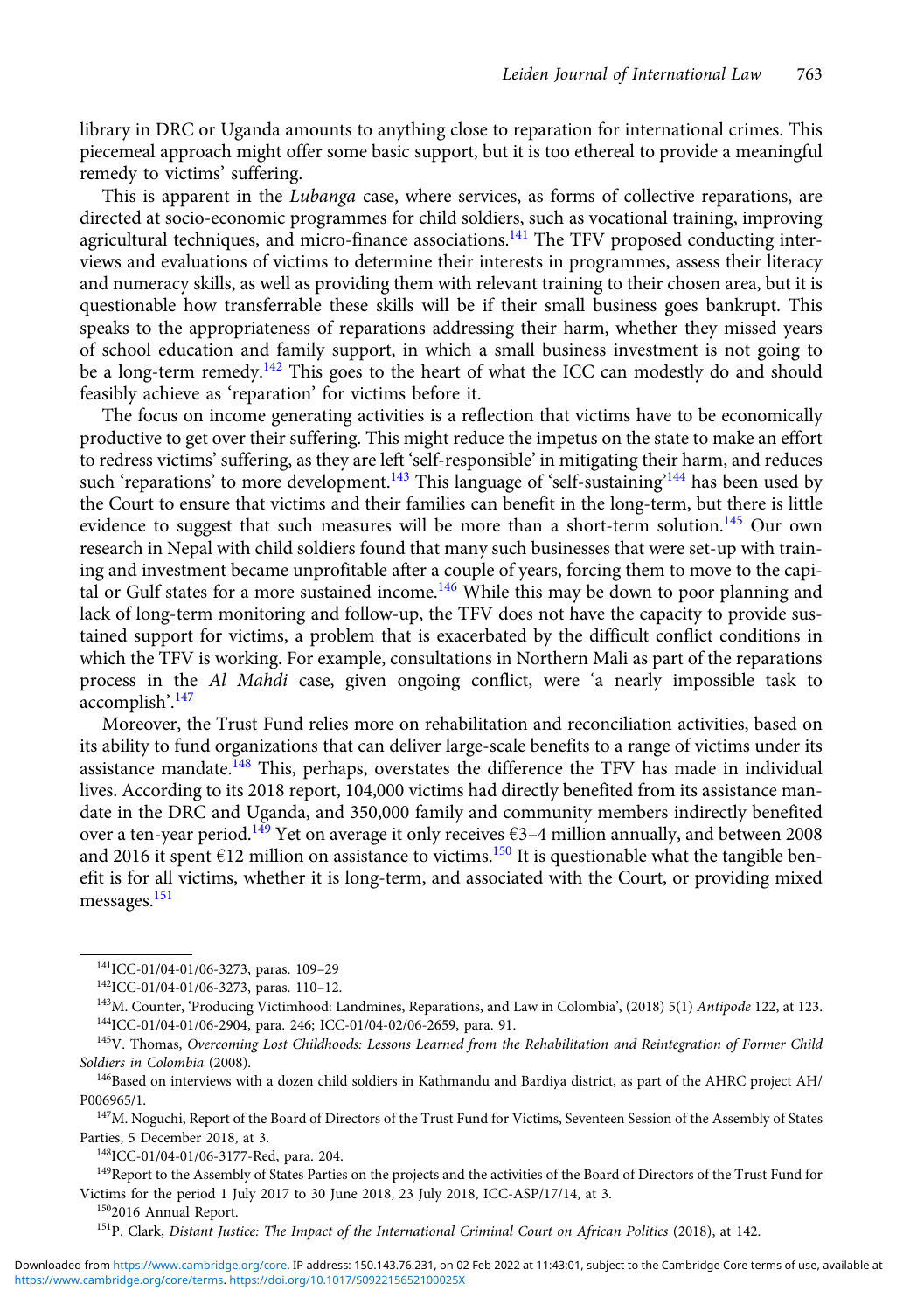<span id="page-15-0"></span>Given the role of the TFV in implementing reparations, victims appear to move between having an entitlement enforceable by a Court, to being more of a victim-consultee.<sup>152</sup> Dixon suggests that without the Chambers being involved in monitoring implementation of any reparation plan, and providing a space for victims to challenge the measures adopted by the TFV, such measures may amount to 'long-delayed assistance, stripped of the meaning that makes reparations powerful beyond their material value'.<sup>153</sup> As Fisher points out, reparations have a two-fold function in providing practical means to alleviate victims' harm, as well as an expressive or symbolic dimension that recognizes their suffering and affirms their dignity, which is often absent in assistance.<sup>154</sup> Nevertheless, the Court has tried to address this problem. For example, in the Al Mahdi case, the Court ordered that 'victims know that it is aimed at repairing the harm suffered' and that victims have to be involved in the design of collective reparations with the TFV.<sup>155</sup> The Trust Fund in their subsequent implementation plan listened to victims in providing the most appropriate forms of reparations within its limited budget and capacity. Structural issues remain (i) the sustainability of the current jurisprudence of the Court on reparations in the face of limited resources, (ii) ongoing violence, and (iii) growing caseload. We may be expecting too much of the TFV which is allocating limited money from a bank account to organizations on the ground in situations before the Court to redress victims' harm. Ultimately there is a growing frustration amongst victims of the length reparations are taking at the Court, the convoluted disagreements and the 'divergence' of the TFV from victims' preferences in operationalizing such measures, which although separate is impacting on the legitimacy of the ICC.<sup>156</sup> To the extent that the Independent Expert Report on the ICC reparation scheme finds it has 'not delivered fair, adequate, effective and prompt reparations to victims of crimes under the jurisdiction of the Court'.<sup>157</sup>

#### 4. The future of reparations at the ICC

The ICC is not the place to restore social justice or act as an administrative reparation programme for millions of victims. However, it has a reparation mandate that cannot be simply an afterthought. As Ferstman finds, the current Court's approach to reparations is fundamentally problematic, as it lacks a 'common vision about what successful reparations look like, and at best lukewarm commitment to doing what would be necessary to achieve anything beyond tokenism'.<sup>158</sup> The growing unease with the current status quo of reparations in the Court signals the need for change. This has been exposed in light of the number of recent acquittals and termination of trials on a no-case basis.

The final submission of the victims in the *Bemba* case makes for sober reading: after 15 years waiting for reparations and justice at the ICC victims felt a 'deep disappointment and hopelessness for not receiving justice ::: [leaving them] filled with scepticism and distrust towards the Court'<sup>159</sup> with their expectations raised for redress, especially when engaged on reparations by the expert team.160 Their legal representatives wanted the Chamber to establish principles of

<sup>152</sup>Lubanga, supra note 29, para. 79.

<sup>&</sup>lt;sup>153</sup>P. Dixon, 'Reparations and the politics of recognition', in C. De Vos, S. Kendall and C. Stahn (eds.), Contested Justice: The Politics and Practice of International Criminal Court Interventions (2015), 326, at 350. The Appeals Chamber in the Lubanga case recognized that the Trial Chamber plays an important role in monitoring victim eligibility - ICC-01/04-01/06-3466-Red, 18 July 2019, para. 165.

<sup>154</sup> Kirsten J. Fisher, 'Messages from the Expressive Nature of ICC Reparations: Complex-victims in Complex Contexts and the Trust Fund for Victims', (2020) 20 ICLR 318–45, at 325, 342.

<sup>155</sup>ICC-01/12-01/15-273-Red 12-07-2018, para. 101.

<sup>&</sup>lt;sup>156</sup>See A. Balta, What's Law Got to Do with It? Assessing International Courts' Contribution to Reparative Justice for Victims of Mass Atrocities through their Reparations Regimes (2020), at 127–31; IER para. 886.

<sup>157</sup>IER para. 887.

<sup>&</sup>lt;sup>158</sup>Ferstman, *supra* note 47, at 469.

<sup>159</sup>ICC-01/05-01/08-3649, paras. 2, 15.

<sup>160&</sup>lt;sub>Ibid.</sub>, para. 3.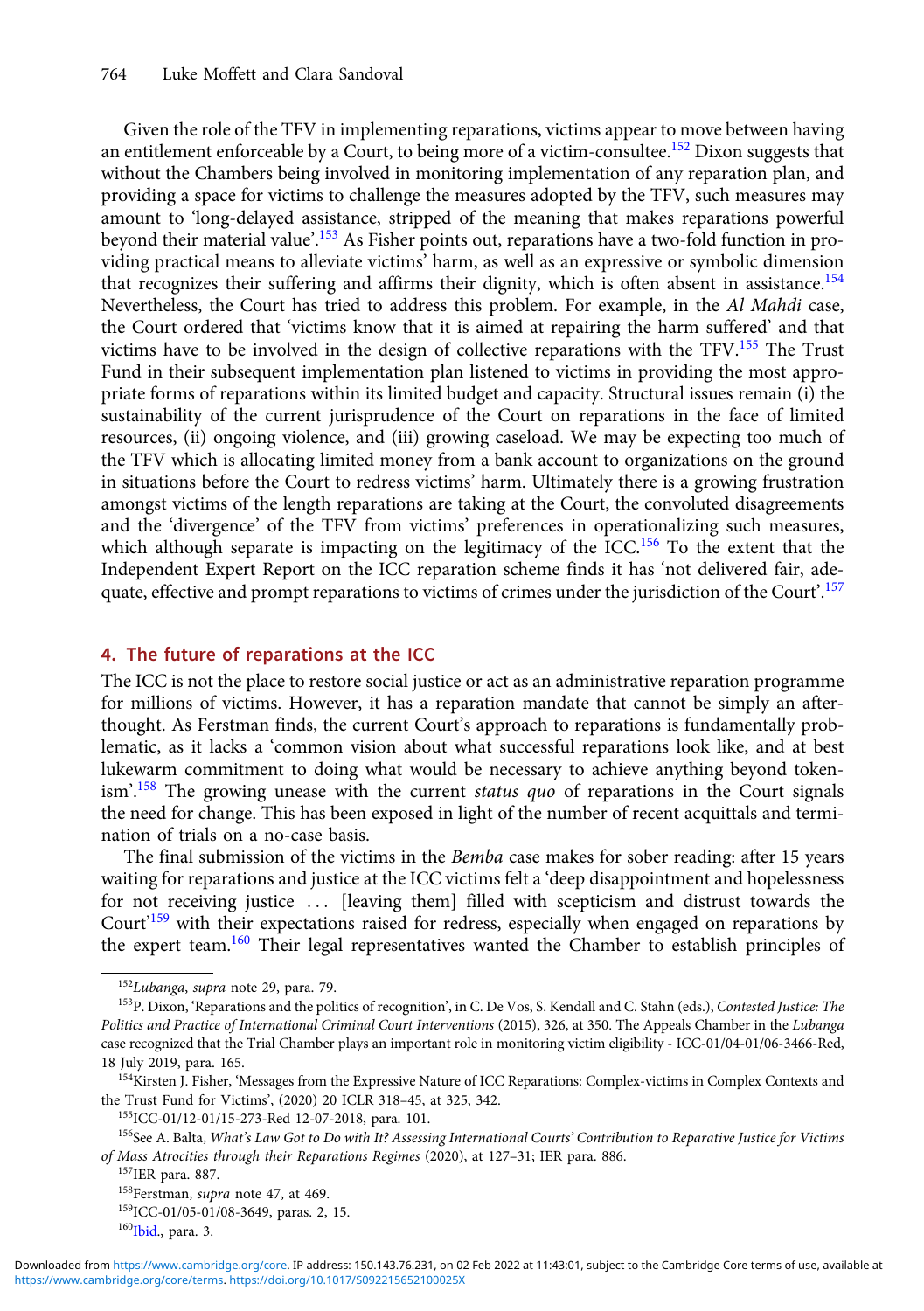victims' harm that could be used to claim reparations before other legal fora $^{161}$  but the Chamber rejected this. In the acquittal appeal decision in the Bemba case, Judges van den Wyngaert and Morrison, while recognizing that victims have a right to reparations, considered that the rights of defendants are at the heart of ICC proceedings:

It is emphatically not the responsibility of the International Criminal Court to ensure compensation for all those who suffer harm as a result of international crimes. We do not have the mandate, let alone the capacity and the resources, to provide this to all potential victims in the cases and situations within our jurisdiction ::: [what we suggest] is that we stop viewing the International Criminal Court's reparation procedures as (part of) a mechanism to restore social justice and to heal the wounds of societies that have been torn apart by aggression, genocide, crimes against humanity or war crimes. Only if we do that will it be possible to manage victims' expectations and can we relieve International Criminal Court prosecutors and judges from potential pressure that is currently imposed upon them to secure convictions at all cost.<sup>162</sup>

By contrast, in the Ruto and Sang case, where the Chamber terminated all trial proceedings against the accused, Judge Eboe-Osuji argued in his dissenting opinion that the ICC should allow victims to voice their views and concerns, even though the case was terminated, as the Court can still make a decision on reparation principles.<sup>163</sup> More recently, in the Al-Rahman (aka Al-Kushayb) case, the defendant, at the pre-trial stage, while affirming his innocence, expressed 'regret' that reparations for victims will be conditional on his conviction, with a long period for them to wait. Instead, he proposed alternative principles for reparations including for the Court and TFV to process reparations from the outset of a case.<sup>164</sup>

Such cases and statements on Article 75(1) point to the need to have a fundamentally different procedure as well as a different institutional design to deal with reparations at the ICC. This would require an internal overhaul of the working of the ICC. The Court should aim to narrow the gap between the rhetoric or uninformed expectations of victims and the reality of reparations at the Court. We concur with Judge Eboe-Osuji who suggests that the reparation process should be 'delinked' from the criminal trial.<sup>165</sup> As proposed in the filing of Mr Al-Rahman, a principled reparations order under Article 75(1) may offer this opportunity, as it does not require an order to be made against an accused, but rather to determine the principles on scope and extent of damage, loss or injury and appropriate forms of reparations.<sup>166</sup> Such an order as suggested by victims' representatives in the Bemba case could be used before other forums or fundraised through donor voluntary contributions facilitated by a reformed TFV. A principled reparation order would provide official recognition of victims' harm and a legal basis to seek redress through domestic courts. Acknowledgment is crucial to provide an opportunity for vindication of victims' suffering and means-making in understanding of the impact of violence on themselves.<sup>167</sup> However, symbolic reparations are not sufficient in themselves to provide a sense to victims that their harm mattered as much as the crime did, and to alleviate their suffering.

We would argue that each Chamber involved in a case should have, right from the outset, a team working on victims' participation and reparation alongside VPRS and people at the field office. The Court should also have a multidisciplinary team of experts on reparations in house to support the work of each Chamber and VPRS. Chambers should have a pool of experts such

165ICC-01/09-01/11-2038-Anx, para. 26.

<sup>161&</sup>lt;sub>Ibid.</sub>, para. 4.

<sup>162</sup>Separate Opinion Judge Christine van den Wyngaert and Judge Howard Morrison, ICC-01/05-01/08-3636-Anx2, 8 June 2018, para. 75.

<sup>163</sup>Decision on the Requests regarding Reparations, Dissenting Opinion of Judge Eboe-Osuji, ICC-01/09-01/11-2038-Anx, 1 July 2016, para. 23.

<sup>164</sup>Requête et observations sur les reparations en vertu de l'Article 75-1, ICC-02/05-01/20-98, 17 July 2020.

<sup>&</sup>lt;sup>166</sup>Ibid., paras. 23-4. See also ICC-01/05-01/08-3649, para. 5.

<sup>167</sup>C. Stahn, Justice as Message (2020), at 384.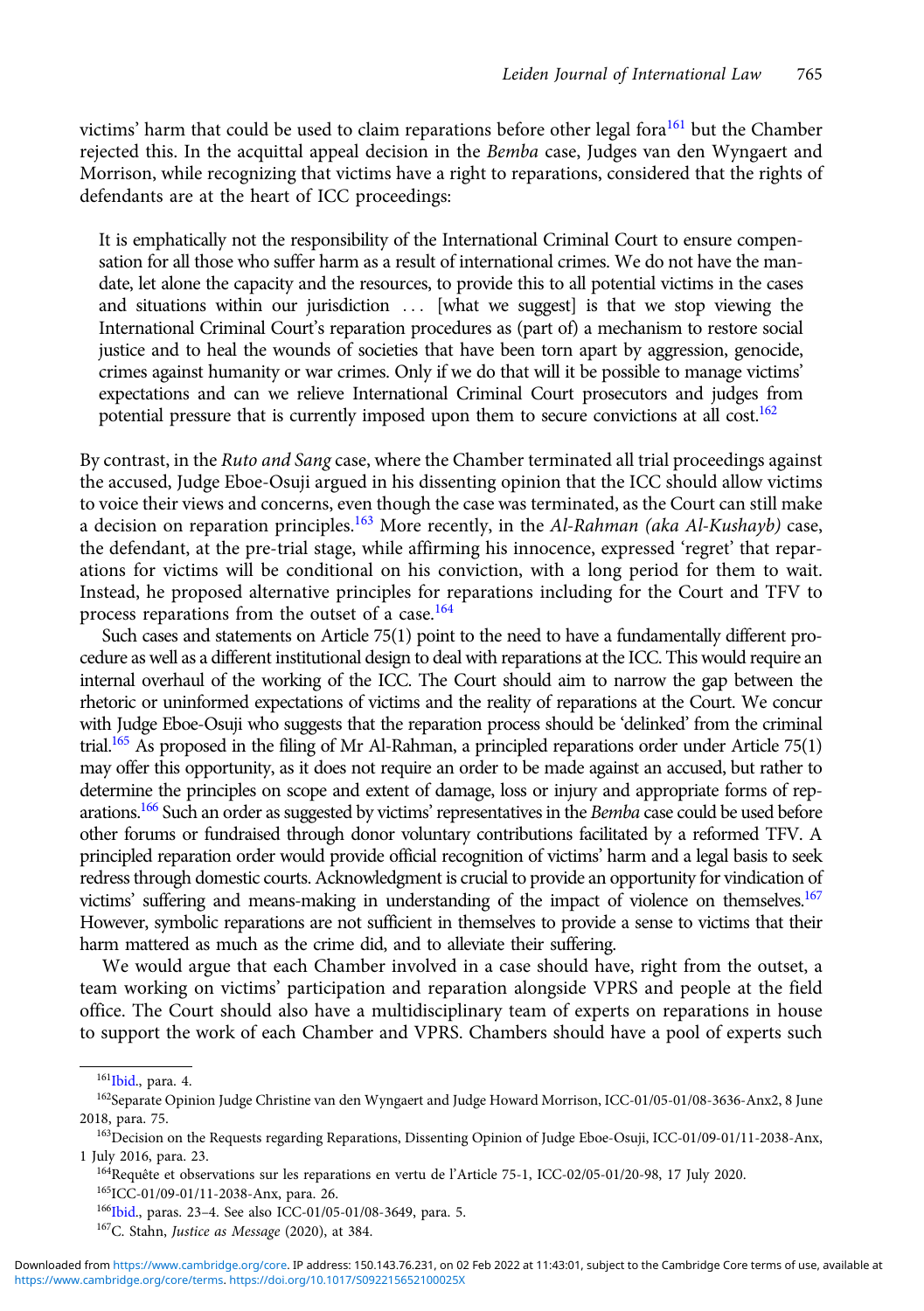as a psychologist, a physician, an anthropologist, an economist, and a lawyer with practical expertise on victims' consultation on harms and reparations, determining different types of harm (including collective), and identifying adequate forms of redress. The team should include at least one expert on gender violence, including sexual violence. The Court would then only appoint experts on reparation to address issues beyond in-house expertise.

There is an urgent need to also look beyond the ICC and consider reparations in holistic terms, by strengthening domestic and international developments on redress and reparation mechanisms, rather than placing all expectations on a Court that will never be able to adequately deliver reparations.<sup>168</sup> Facing this challenge requires a clear international commitment by states to ensure that reparations for victims of international crimes are a priority. The Assembly of States Parties offers an important political space to raise the level of the discussion on reparation and to challenge state behaviour. So do other political spaces at the United Nations, for example, the Human Rights Council or the Security Council, as well as within regional international organizations such as the Organization of American States, the African Union or the Council of Europe which can seek such principled reparation orders implemented.<sup>169</sup>

The serious implementation deficit facing human rights courts, societies transitioning from mass atrocities and the ICC, indicates that states' commitment to reparation, and operationalization are crucial to fulfil the right of victims to adequate, prompt and effective reparation. In the case of the ICC and the TFV, it is critical to consider how to create harmonious and reparative complementary mechanisms that work at the international, regional and national level to enable reparations and that prevent new harm of victims as a result of forum shopping or resentment across victims and communities. $170$ 

In relation to considering reparations holistically, the ICC should use reparative complementarity to ensure that domestic systems not only respond with diligent criminal investigations but also with reparation for victims of such atrocious crimes.<sup>171</sup> At the end of the day, the ICC will remain a Court of last resort and the bulk of the work on reparation should be done domestically and by other relevant actors, but greater co-ordination and vision is needed. Reparative complementarity in positive terms is a subsidiarity effort within states to end impunity by creating an effective remedy for victims to seek reparations for international crimes, thereby complementing reparations at the Court.<sup>172</sup> Such an approach could avail of complementarity where victims could seek implementation before national, regional or other bodies for reparations. A reparative complementarity approach should be more closely examined by the Court in how reparations can be provided through domestic mechanisms to widen the benefits of any reparations ordered by the Court, but always in a manner that is harmonious and consistent with international responses, and not one that would create further harm to victims by setting competing orders on reparation. $173$ 

In light of the Dominic Ongwen conviction in February 2021 there may be an opportunity for reparative complementarity in Uganda, where the government released its transitional justice policy in June 2019, including a programme for reparations. Uganda has an experienced, knowledgeable, and organized civil society and victim groups that can substantively engage in the development and design of a reparation programme. The Court should encourage state parties to take greater ownership in using reparations to end the pervading effects of impunity on victims and broaden out the benefits to all victims of international crimes, rather than just those before the ICC. The Court and the Assembly of State Parties should consider how they can add value to the transitional justice policy's

173 Moffett, ibid., at 1204.

<sup>&</sup>lt;sup>168</sup>O. Owiso, 'The International Criminal Court and Reparations: Judicial Innovation or Judicialisation of a Political Process?', (2019) 19 ICLR 505, at 507.

<sup>&</sup>lt;sup>169</sup>ICC-01/05-01/08-3649 12-07-2018, para. 60. See C. Correa, S. Furuya and C. Sandoval, Reparations for Victims of Armed Conflict (2020), 179–285.

<sup>&</sup>lt;sup>170</sup>Moffett, *supra* note 7, at 234.

<sup>&</sup>lt;sup>171</sup>Moffett, supra note 95.

<sup>172</sup>L. Moffett, 'Reparations for Victims at the International Criminal Court: A New Way Forward?', (2017) 21(9) IJHR 1204–22, at 1215.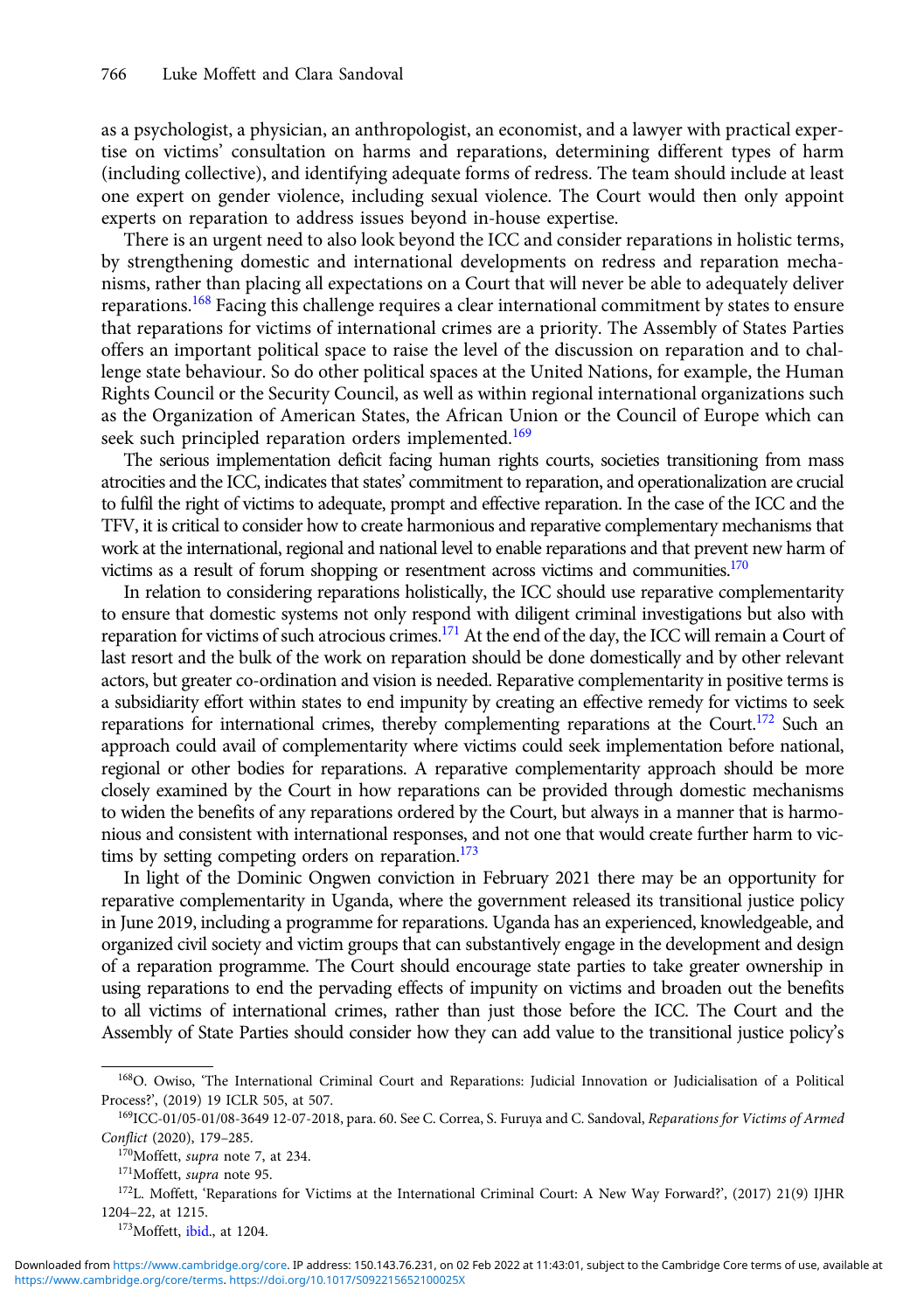implementation on reparation in Uganda with the Ongwen case, building on the links the Field Office and the TFV have already developed there.<sup>174</sup> This could be through donor support of the setting up of an administrative reparations body, funding, capacity building or delivering particular programmes such as identification documents for children born of war or recovery of the remains of those missing. This may tie in well with the work of other international organizations, such as the International Committee of the Red Cross, which has expertise in the forensic recovery of those missing in war.<sup>175</sup> There are three concerns, however, that will continue to constrain the work of the Court in the years to come and where reflection is needed to ensure that the Court and the TFV are able to deliver on their mandates: security; funding; and implementation.

#### 4.1 Security

Without adequate security on the ground, implementation of reparations is highly problematic. Insecurity has also been exacerbated since the COVID-19 pandemic began, making it even harder for the Court and the TFV to reach victims.<sup>176</sup> Victims are in urgent need of prompt, adequate, and effective redress, which the pandemic has only compounded as many are unable to support themselves through livelihoods income, or access healthcare (due to shielding for underlying health problems), or at risk from increased domestic and sexual violence from being confined at home. Virtual or phone contact with victims or radio broadcasts are still possible, but some victims are unlikely to have access to direct communication with intermediaries or the Court through such means. These problems will be a persistent issue in situations facing insecurity and fragility like those in Libya, Burundi, the Central African Republic II, and Darfur, for example. This, bearing in mind reparative complementarity, may require creating better local and international networks with civil society and intergovernmental organizations to increase the reach to victims, but also in terms of delivery of reparations through such bodies where the state or the TFV are unable or unwilling to do so during ongoing insecurity. Victims can be displaced across borders or internally making their tracing over numerous spates of violence difficult, but measures could be put in place to ensure more direct provision of reparations to victims, such as mobile phone cash transfers.<sup>177</sup>

#### 4.2 Funding

Given that all persons convicted by the Court so far have been declared indigent, a key challenge is how to secure the financial resources to implement the various forms of reparation, individual and collective, that are ordered by the Court. Voluntary contributions to the Trust Fund do not make viable the reparation mandate of the Court, among other reasons because reparation should not depend on the will of states or other actors to contribute to redress but also because, as Mégret suggests, this is in part a problem of demand and supply.<sup>178</sup> It should be a process through which reparation is provided bearing in mind that redress should aim to wipe out the harms caused to the victims by the convicted person. As the Trust Fund has indicated, its funds 'have already run short of even complementing all of the existing three reparations orders where the convicted persons were found indigent, totalling close to 15 million US dollars'. <sup>179</sup> The Court was funded over

 $174$ L. Smith van Lin, No Time to Wait: Realising Victims' Right to Reparations before the ICC (2019), 65.

<sup>175</sup>This is possible through Rule 98(4), RPE. Such efforts require decades of work, rather than 2-3-year short funding windows.

<sup>&</sup>lt;sup>176</sup>Ntaganda, First Decision on Reparations Process, ICC-01/04-02/06-2547, 26 June 2020, para. 24.

<sup>&</sup>lt;sup>177</sup>See S. Gilmore, Expert Report on Reparations for Victims of Rape, Sexual Slavery and Attacks on Healthcare, ICC-01/04-02/06-2623-Anx2-Red2, 3 November 2020.

<sup>&</sup>lt;sup>178</sup>F. Mégret, 'The case for collective reparations before the International Criminal Court', in J. Wemmers (ed.), Reparation for Victims of Crimes against Humanity: The Healing Role of Reparation, (2014), 171, at 177.

<sup>&</sup>lt;sup>179</sup>Report of the Board of Directors of the Trust Fund for Victims, Seventeenth Session of the Assembly of States Parties, 5 December 2018, at 6.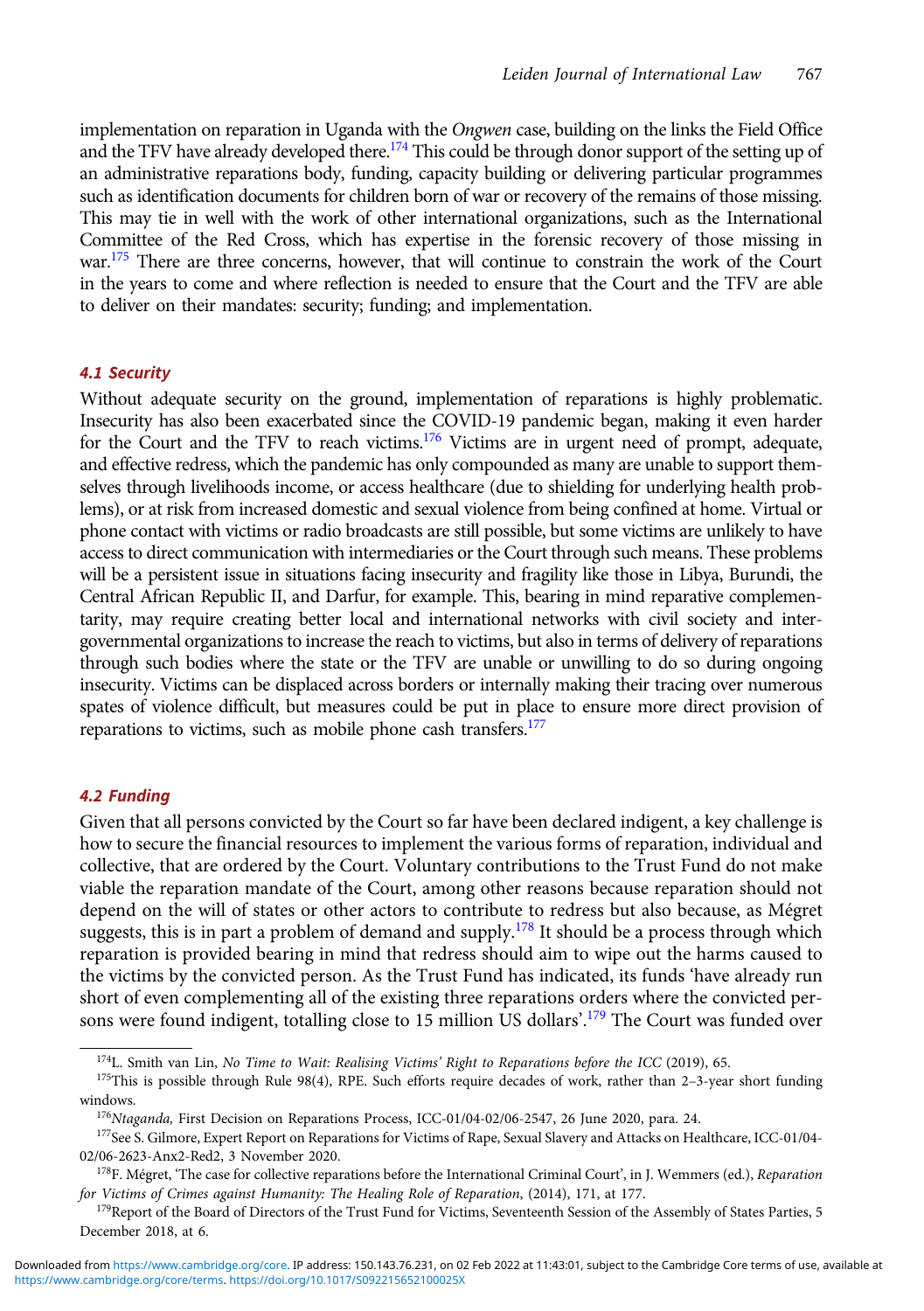$61.7$  billion between 2005 and 2021, but only secured five convictions for international crimes.<sup>180</sup> Most of this money has been spent on institutional and staff costs, with very little support reaching victims.<sup>181</sup> A possible response to the lack of voluntary contributions could be that the Assembly of State Parties consider creating a dedicated budget line for reparations in future budgets of the Court, creating more certainty and sustainable funding, rather than the TFV having to go around cap-in-hand seeking funding each year.

#### 4.3 Implementation

Ordering reparations by a court that is based in the Hague with the aim of making them operational, is no small challenge. The Court needs a very clear understanding of the situation on the ground, the harms caused to victims, the cultural, religious and political features of the context and of the victims, as well as a well-grounded appreciation of what is possible in such situations and with those victims. Implementation can be helped by experts on reparation appointed by the Court as occurred in Al Mahdi, Bemba and Ntaganda, but it needs to be more sustainable and enable the ICC to develop its own institutional expertise. However, the Trust Fund has faced challenges in terms of implementation in terms of the 'significant increase in workload, TFV Fund to directly deliver reparations awards; complexity induced by legal proceedings and contextual challenges; intense collaborative working relationships [with diverse actors] and  $\dots$  the need to intensify and diversity resource mobilization'.<sup>182</sup> How the TFV and the Court can operationalize and monitor compliance with reparations on the ground is one of the key questions.

One solution may be to reorient the assistance mandate to be interim relief, in that it would be targeted to those victims in a case, rather than a situation. This would help to focus redress on those victims before the Court, enabling harm to be mitigated at an earlier stage, instead of only after a conviction. This would not impact upon the rights of the accused, as victims' rights to assistance and reparations are autonomous of any responsible individual being identified, prosecuted or convicted.<sup>183</sup> While arguably this blurs the line between assistance/reparations and victims of the situation/case, it ultimately is an issue for judges to discern that receipt of interim relief does not go to the guilt of the accused person. Judges in domestic jurisdictions often can separate such issues, given the different burdens of proof in civil and criminal cases. It seems incongruous that judges of the ICC as legal professionals cannot do the same.

## 5. Conclusion

Reparations for international crimes are intended to respond to the harm suffered by victims. While the inclusion of reparations in the Rome Statute of the ICC was intended to offer more victim-centred justice within an international criminal body, it is confined within the criminal justice paradigm. For example, when considering the scope of liability of the convicted person, or when deciding if victims can still participate or apply for reparation at the ICC. Nevertheless, in contrast to ten years ago where the Court has no reparation decisions, today, despite a very late start, the picture of reparations at the ICC is becoming clearer. The Court has identified key substantive and procedural principles and others will continue to emerge, with six new ones being endorsed in the Ntaganda case. Judges have played a key role in experimenting and blending different legal principles and practices to make reparations

<sup>180</sup>ICC-ASP/18/2/Rev.1, at 39.

<sup>181</sup>In the Court's annual budget in 2020 Court staff and secretariat (ASP & TFV) costs accounted for €142 million of the €149 budget, whereas the TFV received €3.8 million in voluntary donations despite facing reparations proceedings amounting to over  $E12$  million. See Resolution ICC-ASP/18/Res.1, 6 December 2019 and ICC-ASP/18/14, 26 July 2019, Annex 1.

 $182$ Ibid., at 4.

<sup>&</sup>lt;sup>183</sup>See 2005 UNBPG Principle V, para. 9. This line was blurred in the collapse of the Bemba case and the need to do something for the victims after their expectations were raised for reparations by offering them assistance.